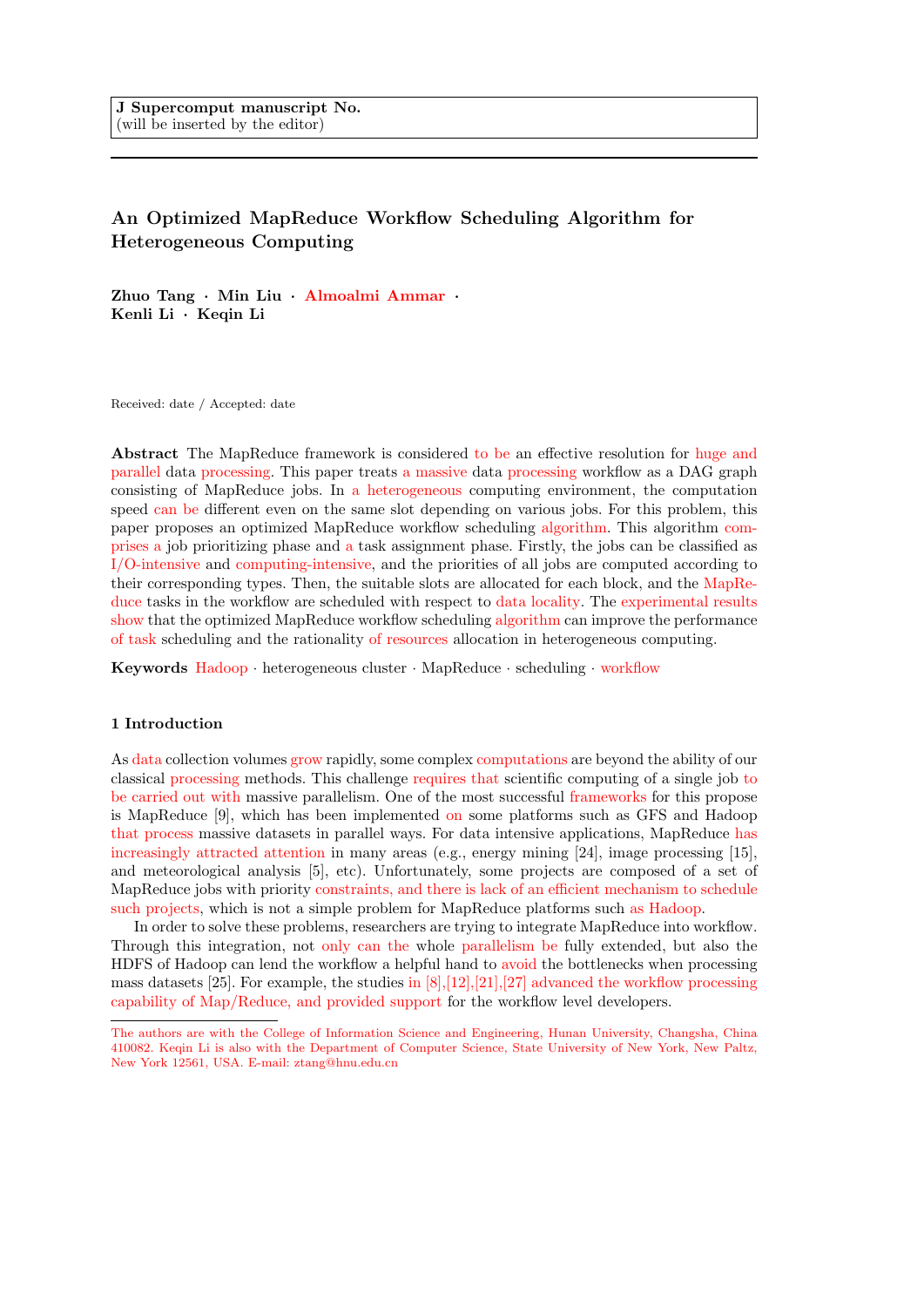With the rapid development of information technology, the concept of workflow has been applied to automate large-scale science, and usually, a workflow is represented by a directed cyclic graph (DAG) [30]. It is worth to mention that scheduling a DAG application is NP-hard in general [14], which is a challenge for researchers. In early stage, a few studies [7],[19] proposed a MapReduce-enabled workflow system for special applications combined with other areas with exclusive requirements, but these researches proposed this system for a homogeneous cluster.

Recently, with the increasing demand on computing performance, CPU cannot satisfy it anymore. Therefore, the high-performance computing (HPC) industry's development turns to constituting between GPU and CPU to work together for addressing common tasks in heterogeneous clusters [1]. In this field, [6],[22],[23] introduced an adaptive scheduler providing dynamic resource allocation across jobs and hardware affinity in a heterogeneous cluster. In these works, the computing resources in the heterogeneous cluster are simply divided into the generic and accelerated pools, and the scheduling policy used for MapReduce tasks is based on the plain FIFO policy [29], which is a valuable enhancement.

Through the analysis of the MapReduce-enabled workflow system, we come up with an important observation, i.e., for one workflow model, the whole project can be considered as a DAG consisting of various jobs, and the DAG can be expanded into a bigger graph which refines each job into a set of tasks. Currently, there are few scheduling policies considering the composition of DAG scheduling and MapReduce scheduling. In this paper, our contribution is to integrate MapReduce into a workflow, additionally to enrich a heterogeneous cluster by considering different combinations of performance and configuration of processors and constructing different computing resource pools. We propose an optimized scheduling policy – MRWS ( $MapReduce\text{-}enabled$ workflow scheduler). MRWS adopts some ideas from heuristic algorithms [26] (e.g., HEFT (heterogeneous earliest-finish-time)), and realizes the schedule of the jobs in a MapReduce workflow through splitting a job into basic tasks which can be distributed to appropriate slots.

For a general DAG which consists of indivisible tasks, HEFT is better than other classical heuristic scheduling algorithms in most situations, and in particular, gives the best performance and speedup results for DAGs with high parallelism. Since this model is designed for processing massive data-intensive jobs, adopting the idea of HEFT is a good choice for MRWS. In this paper, jobs that can get benefit from accelerated machines are defined as CPU-intensive jobs, and the others are defined as I/O-intensive jobs. For the advantage of this model, each job of a DAG can be split into a number of tasks, part of them can be scheduled on the idle time slots even if it is smaller than the demand time of a total job. Through this process, we can achieve higher efficiency and shorter makespan.

In coordinating a cluster, scheduling I/O-intensive jobs in the accelerated pool  $Pool_{acc}$  may bring no benefit and result in competition with the CPU-intensive jobs which in fact could take advantage of them. A heterogeneous environment consists of computing, storage, and network resources with different capability and availability. But we only consider the computing power and the network bandwidth properties. In order to add awareness of the hardware heterogeneity into a scheduler, in a heterogeneous cluster, we need to group pools, with accelerated machines into  $Pool_{acc}$  and regular machines into  $Pool_{rec}$ . Comparing to the references [22],[23], these two pools are subdivided into more levels according to computing performance. Through this method, the resources can be used more effectively, and it is also more adapted to the characteristics of the HEFT algorithm. In an initial phase, by comparing the observed average task time (Treg) on  $Pool_{req}$  with that (Tacc) obtained on  $Pool_{acc}$ , we can get a conclusion that if Treg/Tacc reaches certain numerical value, then the job type is  $I/O$ -intensive; otherwise it is CPU-intensive [22]. For a CPU-intensive job, its parameter T is marked as CPU; similarly, for an I/O-intensive job, its parameter T is marked as  $I/O$ . Hence, a job's parameter T is in favor of scheduling the job in the appropriate pool, thus improving the overall efficiency.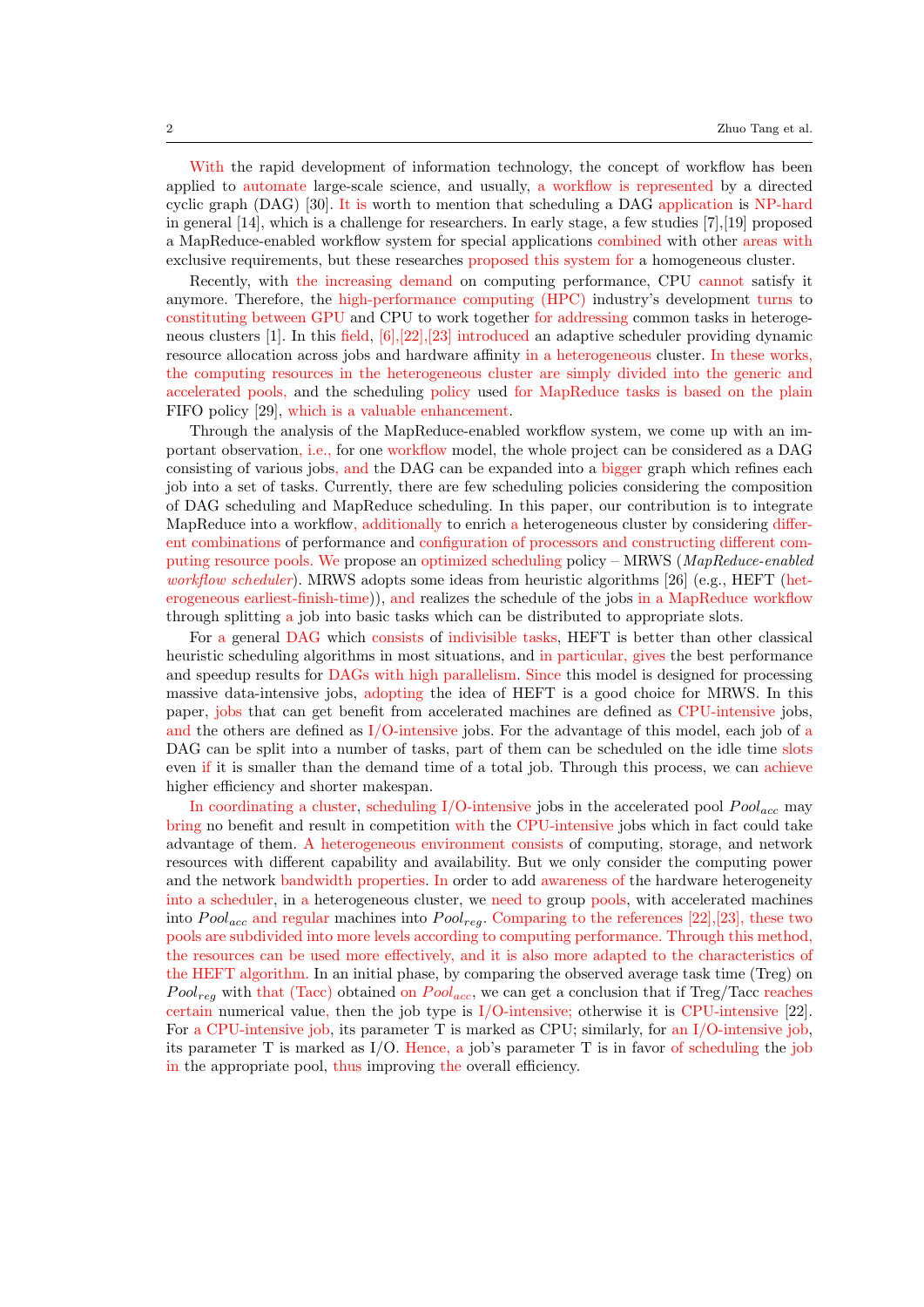The remainder of the paper is organized as follows. Section 2 reviews the related work. Then, Section 3 introduces the MapReduce-enabled workflow model and especially describes the MRWS algorithm. Experiments and analysis which support our contributions are presented in Section 4. Finally, Section 5 concludes this paper and describes the future work.

# 2 Related Work

There are two main architectural approaches to implementing workflow, i.e., service orchestration and service choreography [3]. In orchestration, during part or the whole process, information or tasks are passed through a central engine from one participant (a machine, human, or resource) to another for an action, according to a set of procedural rules. Based on their functions, workflows can be classified into two types, i.e., business workflows and scientific workflows. Business workflows have been around for many years, which aim to automate and optimize an organization's processes accomplished by human or computer agents in a management system [17]. An organization's processes concern agents, roles, manipulating objects, and especially the partial order or coordination among activities. When workflows move from business sectors to scientific laboratories, the need to support large-scale, complex, fault-tolerant, and maintainable scientific processes and scientific workflows arise.

In this paper, we adopt orchestration, because it can span multiple applications and/or organizations. In addition, we choose a scientific workflow as composition of framework, because a scientific workflow tends to have a dataflow-oriented model and can abstract the details of a business process, while a business workflow places an emphasis on control-flow patterns and events [3]. A scientific workflow has recently become an enabling technology to automate and speed up the scientific discovery process, and there are much recent research interests in it, e.g., [11],[18],[28]. However, in orchestration, the engine can cause a bandwidth bottleneck when the workflow processes a huge dataset [4].

Currently, as HPC is widely and deeply used in various fields, the processing of some special application scenarios gets more complex [22][23]. This complexity is generally manifested by having more MapReduce jobs with priority restrictions among them, rather than having more complex map and reduce functions. In order to resolve this problem, researchers tried to translate it into a MapReduce workflow [7][19]. Thus, there are a few studies focusing on constructing MapReduce-enabled workflow systems in which a huge project especially a data-intensive one can be expressed as a DAG consisting of a set of MapReduce jobs. These systems can provide high parallelism for MapReduce-based workflows.

Now scientific workflow is becoming an efficient computational model. Some scientific workflow applications make contribution to the scientific researches, such as Kepler [27], Taverna [20], VIEW [16], Pegasus [10], and so on. Kepler is one of the globally fastest and most efficient HPC framework, which is designed to help scientists, analysts, and computer programmers to create, execute, and share models and analyses across a broad range of scientific and engineering disciplines. However, the workflow application is attached on top of Hadoop and scheduling of this packaged Hadoop is separated from the workflow management system, which unavoidably causes some performance overheads. Therefore, in some way, the performance of Kepler system can be more advanced in the future.

Oozie [2] is a server based workflow engine specialized in running workflow jobs with actions that execute Map/Reduce and Pig jobs on Hadoop. Oozie workflow definitions are written in hPDL (a XML Process Definition Language). In Oozie, actions of the workflow are also arranged in a DAG. However, it does not provide an optimization mechanism to schedule workflows considering scheduling issues, because "control dependency" from one action to another means that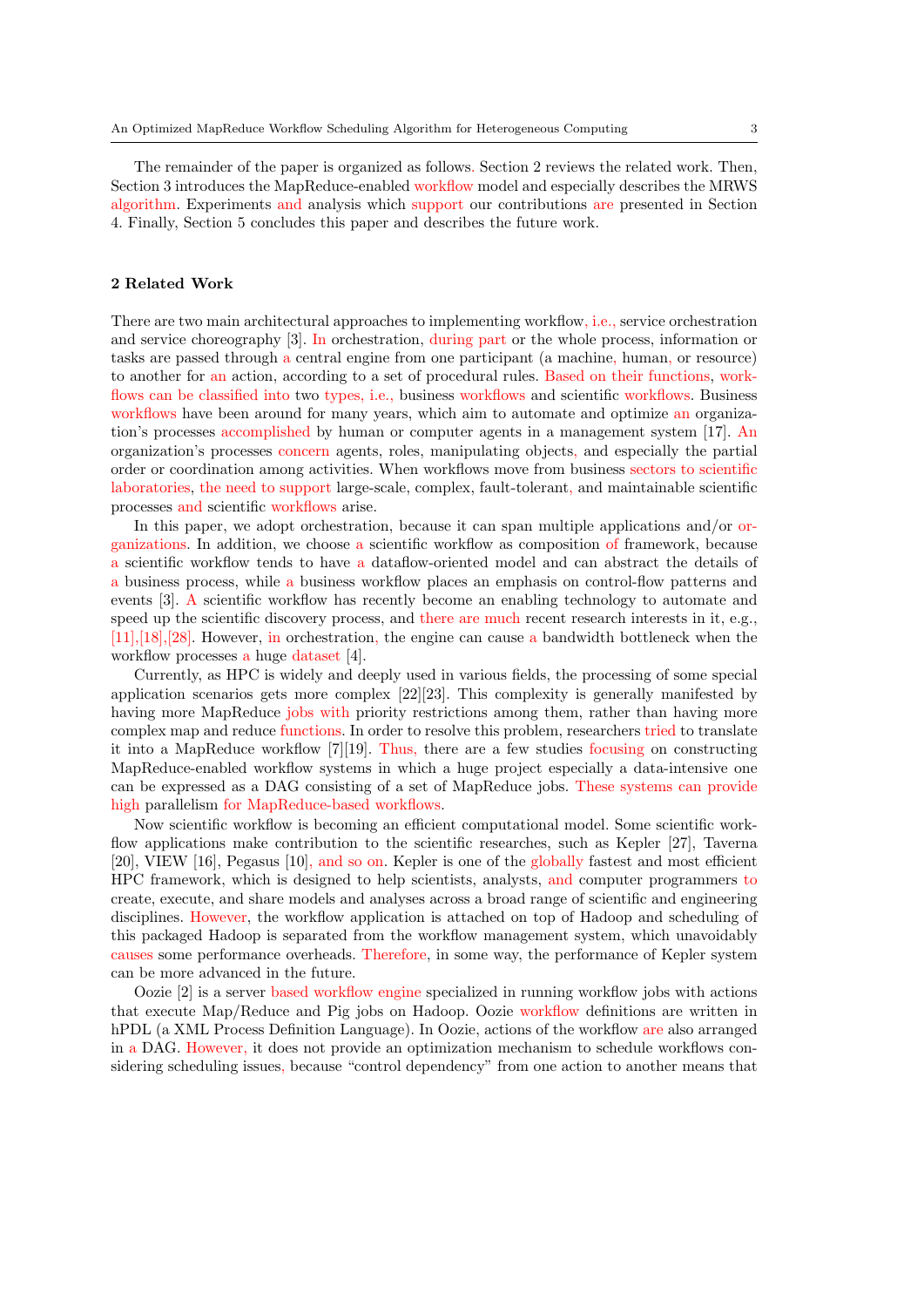in the queue the second action cannot run until the first action has completed, and the XML Language cannot optimize the parallelism of actions [2].

There are some practical examples of carrying out some applications for many specific domains in the MapReduce-enabled workflow systems [7],[19]. In homogeneous platforms, [7] proposed a high-performance system MRGIS (MapReduce Geographical Information System), which is a parallel and distributed computing model based on MapReduce clusters and can significantly improve the performance of GIS. Similarly, [19] introduced a model to perform intensive processing on climate satellite data with high performance. However, their schedulers are simple and cannot support complex workflows.

Merging the GPU together with CPU into a heterogeneous cluster is the inevitable trend of future HPC. Additionally the workloads demand heterogeneous resources to get higher performance, because some workloads may be CPU-intensive whereas others are I/O-intensive. With hardware awareness of the superior performance and energy efficiency of the heterogeneous resources, these specialized workloads are assigned to their preferred slots, so that each slot can play its respective advantages and gain high performance especially when the set of jobs of a project share the resources.

Considering the defects in workflow scheduling in a heterogeneous cluster environment, this paper aims to construct a MapReduce-enabled scientific workflow model with static optimization scheduling policy in heterogeneous clusters to get good performance.

## 3 The MapReduce-Enabled Workflow Model

## 3.1 Formation of the Model

In this paper, we presume that a small-scale heterogeneous cluster may be private or rented from a public business cloud services for a single user only [29][30]. We further assume that the heterogeneous cluster is made up of several different pools. The pools respectively represent different combinations of homogeneous machines. Heterogeneous hardware (such as CPU, GPU, or SPUs in the Cell/BE processor, etc.) may include several different platforms. There are famous lowlevel programming languages (i.e., OpenCL [13]) which can support different parallel platforms, while we can also emulate such behavior by implementing the specific jobs with multiple versions of their low-level codes.

|                 | Layered Structure | Language               |
|-----------------|-------------------|------------------------|
| Workflow-level  | DAG analysis      | <b>JAVA</b>            |
|                 | Resource location | JAVA.                  |
| MapReduce-level | Task scheduling   | OpenCL, Brook+CBE,     |
|                 |                   | CUDA, Cell-accelerated |

Table 1 Codes of different levels

Table 1 shows that during the workflow analysis and MapReduce's resource allocation phases, all the deploy and control codes are in JAVA; while during the task scheduling phase, according to different platforms, corresponding versions of low-level codes for map/reduce functions are sent to the selected slots by HDFS, thus fully embodying the advantages of HDFS when it is deployed in a heterogeneous environment. In our experimental environment, the HDFS system is deployed at multiple physical nodes, which are distributed at different cabinets.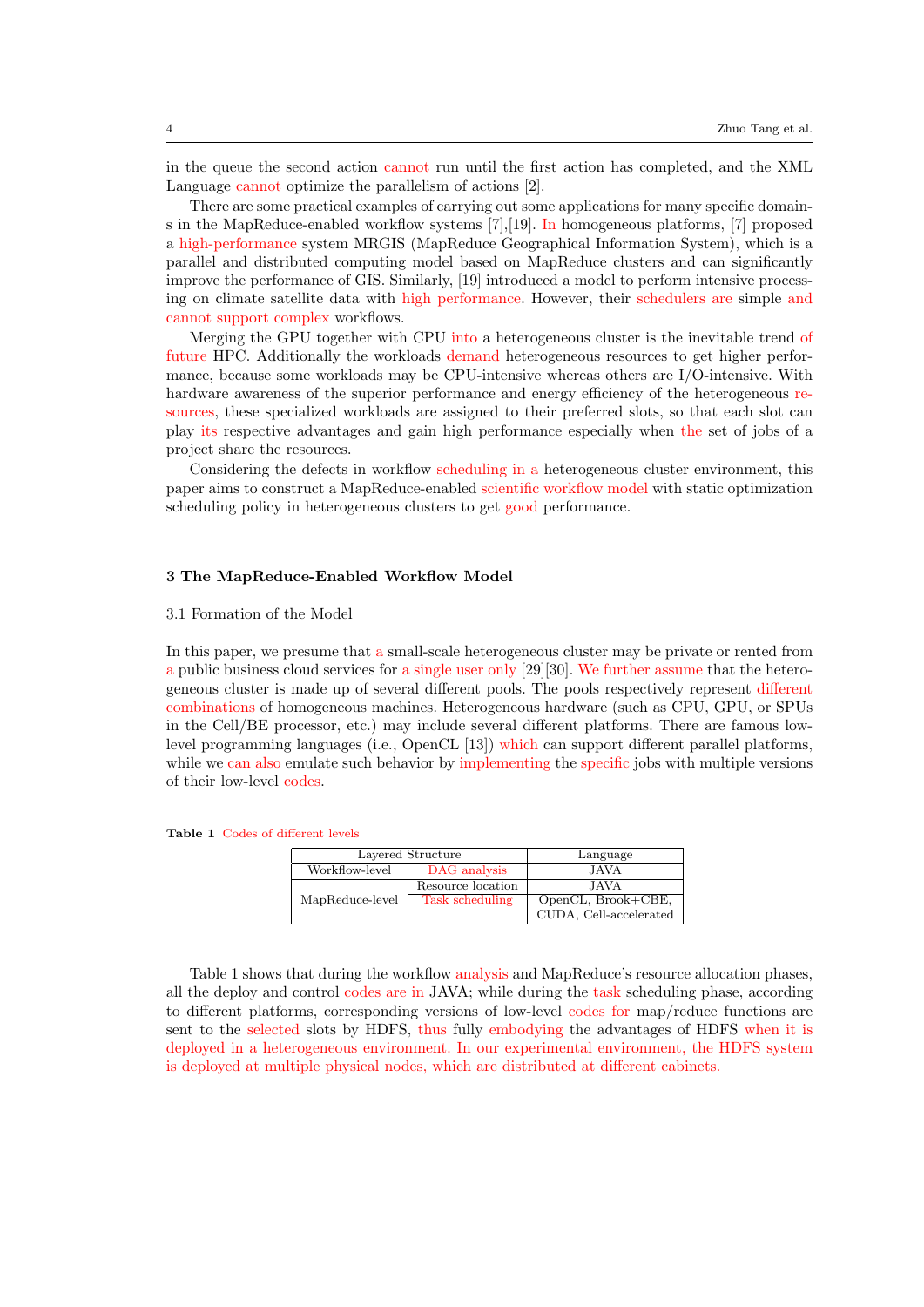

Fig. 1 The MapReduce-enabled scientific workflow model

This paper proposes an improved algorithm which consists of two major phases shown in Figure 1, i.e., a job prioritizing phase for generating the scheduling priority queue among all jobs on the workflow level, and a processor selection phase for selecting the jobs in the priority queue and allocating each block of the job on its best slot. The purpose is to be prepared to schedule tasks on the corresponding slots, and try to realize data locality on the MapReduce level. By effective combination of the features of the two phases, we aim to minimize the makespan and achieve high performance.

In the heterogeneous cluster as show in Figure 1, we define the small cluster composed of CPU devices as S cluster of CPU and the small cluster composed of GPU devices as S cluster of GPU. The small clusters are divided into resource pools and named as Pool  $\Lambda$  (shortly P $\Lambda$ ), and in each pool the slots have the same performance. While the devices in the same pool may not actually have exactly the same performance, in this paper, we do not emphasize on the detailed analysis of the mechanism to deal with this condition.

Without loss of generality, we consider MapReduce jobs to be the basic components of the workflow. Therefore, this special workflow model is denoted as

$$
W = (J, E, D, T),\tag{1}
$$

where the components are explained as follows.

 $-$  W denotes the workflow.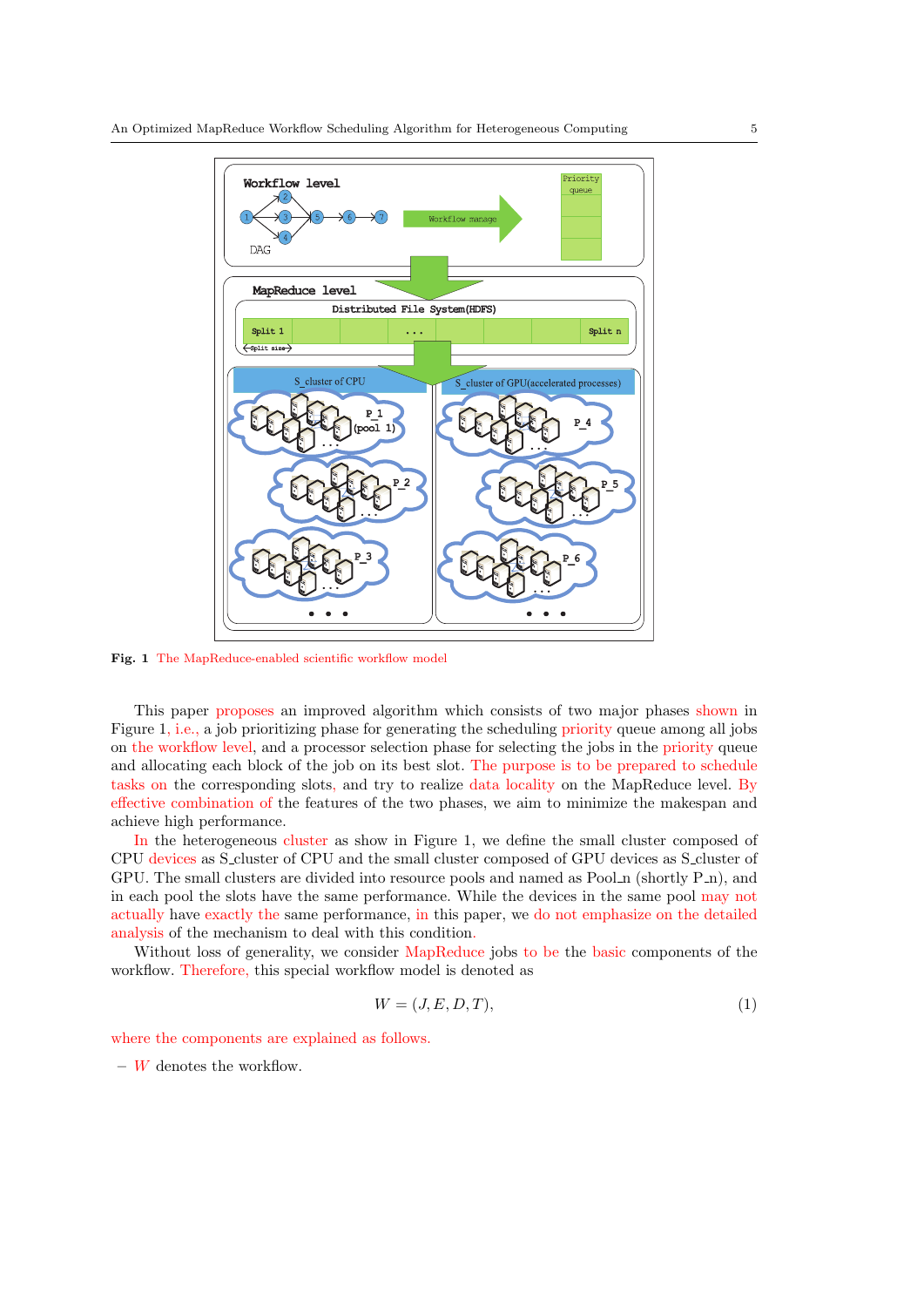- $-$  J is a set of jobs, some of which are MapReduce jobs, and therefor, each of them can be split into a number of tasks. For other indivisible jobs, each one is just regarded as a task.
- $-E$  is a set of edges between job nodes, each has a value denoting the communicate cost.
- D is a set of data, in which each unit  $D_t$  is a two-tuple  $(D_{t_{in}}, D_{t_{out}})$ , which denotes the input data set and the output data set in the workflow process respectively.
- T is a set of properties of the tasks which are used to mark the jobs with the types (e.g., I/Oor CPU-intensive), which help in giving attributions to scheduling the tasks of special jobs on the applicable slots.

## 3.2 Scheduling Algorithm in the Workflow-Level

As mentioned above, a parallel MapReduce-enabled workflow can be represented by a DAG  $W = (J, E, D, T)$ , in which each node indicates a job, and each one can be completed with the MapReduce parallel computing model. A sample DAG is presented in Figure 2, in which the job without parent is called an entry task and the job without child is called an exit task.

On one hand, a job's execute time can be estimated as:

$$
W(j, D_{j_{in}}, D_{j_{out}}) = Size(max(D_{j_{in}}, D_{j_{out}}))/V_{p_n}(j),
$$
\n(2)

where  $D_{j_{in}}$  and  $D_{j_{out}}$  are the input and output data sets of the job j, and  $V_{p_n}(j)$  is defined as the processing speed of the node in the processor of type  $P_n$ . In this paper, the type of the processors in Pool(n) is defined as  $P_n$ . The communication time  $C_{i,j}$  between jobs can be calculated as:

$$
C_{i,j} = \text{Size}(D_{j_{in}}) / V_{tr}(j),\tag{3}
$$

where  $V_{tr}(j)$  is the transmission rate of the task j, which is different on different racks and different data centers. In classical heuristic algorithms,  $C_{i,j}$  is the communication time from the node executing  $n_i$  to the node executing  $n_j$ . But in MRWS, it is the time from HDFS receives the output of  $n_i$  to HDFS finishes the allocation of the split data sets onto slots and ready for  $n_j$ . For simple understanding, in this paper, we describe  $C_{i,j}$  as the communication time from job  $n_i$  to  $n_j$ .

For the computing time and communication time, in an initial phase, we can work out  $V_{p_n}(j)$ and  $V_{tr}(i)$  by testing on different pools and then calculating them with the corresponding formulas. Furthermore, we can directly estimate them by processing small sets of jobs on the cluster in advance.



Fig. 2 A sample project graph with 12 MapReduce jobs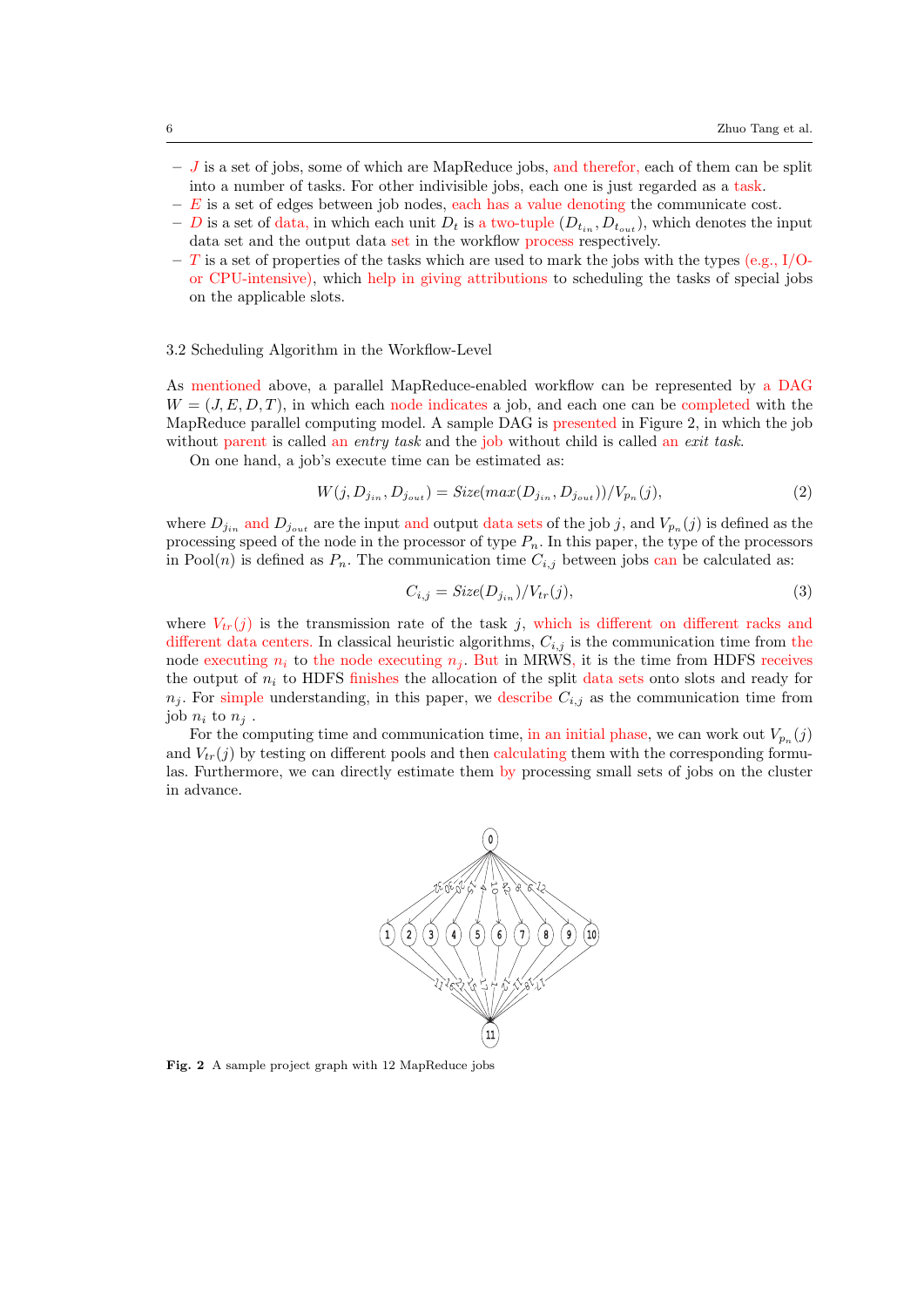Accordingly to the DAG of workflow shown in Figure 2, the jobs' computation cost in each pool and their types are shown in Table 2. The computation cost can be obtained through the estimate methods described above.

|                 | Type of            | The cost of a job on each pool (in sec) |                              |          |                              |          |          |  |  |  |  |  |
|-----------------|--------------------|-----------------------------------------|------------------------------|----------|------------------------------|----------|----------|--|--|--|--|--|
| $Job$ -ID       | CPU intensity      |                                         | S <sub>-cluster</sub> of CPU |          | S <sub>-cluster</sub> of GPU |          |          |  |  |  |  |  |
|                 | or $I/O$ intensity | P_1                                     | P_2                          | Р.3      | P_4                          | Р.5      | P_6      |  |  |  |  |  |
| <i>30</i>       | CPU                | 140                                     | 120                          | 100      | 60                           | 40       | 20       |  |  |  |  |  |
| $\jmath_1$      | I/O                | 98                                      | 84                           | 70       | 70                           | 70       | 70       |  |  |  |  |  |
| $\overline{12}$ | CPU                | 210                                     | 180                          | 150      | 90                           | 60       | 30       |  |  |  |  |  |
| $j_3$           | ./O                | 182                                     | 156                          | 130      | 130                          | 130      | 130      |  |  |  |  |  |
| $\overline{14}$ | $\sqrt{O}$         | 280                                     | 240                          | 200      | 120                          | 80       | 40       |  |  |  |  |  |
| $\cdots$        | $\cdots$           |                                         | $\cdots$                     | $\cdots$ | $\cdots$                     | $\cdots$ | $\cdots$ |  |  |  |  |  |

Table 2 Computation costs of jobs in each pool

In this paper, jobs in the workflow are scheduled by MRWS, which extends the classic heuristic algorithm HEFT [26]. In the algorithm, jobs are explicitly sorted by their scheduling priorities which are based on the upward and downward rankings. The upward rank and the *downward* rank are defined as follows:

$$
rank_u(j_i) = \overline{w_i} + \max_{j_j \in succ(j_i)} (\overline{c_{i,j}} + rank_u(j_j)),
$$
\n(4)

$$
rank_u(j_{exit}) = \overline{w_{exit}},\tag{5}
$$

$$
rank_d(j_i) = \max_{j_j \in pred(j_i)}(rank_d(j_j) + \overline{w_i} + \overline{c_{i,j}}),
$$
\n(6)

where  $\overline{w_i}$  is the average computation cost of job  $j_i$ ,  $\overline{c_{i,j}}$  is the average communication cost from job *i* to *j*,  $succ(j_i)$  is the set of immediate successors of job  $j_i$ , and  $pred(j_i)$  is the set of immediate predecessors of job  $j_i$ . The upward rank starts from the exit job and computed recursively by traversing the task graph upward. Similarly, the downward rank is computed recursively by traversing the task graph downward starting from the entry job, but the downward rank value of the entry job  $j_{entry}$  is zero.

As proposed in reference [7], let  $c(j^i, D_{j^i_{in}}, D_{j^i_{out}})$  denote the execution cost of a task  $j^i$ , where  $D_{j_{in}^{i}}$  and  $D_{j_{out}^{i}}$  denote the input dataset and output dataset of  $j^{i}$ , respectively. In other words, the execution cost of a task is related to what operation it performs and the sizes of input and output datasets. For a task  $j^i$ , its finishing cost is defined by the following equation:

$$
rank_s(j_i) = \sum_{j^i \in \{depd - descendant_w(j)\}} c(j^i, D_{j^i_{in}}, D_{j^i_{out}}),
$$
\n<sup>(7)</sup>

where  $c(j^i, D_{j^i_{out}}, D_{j^i_{out}})$  denotes the average computation cost, and *depd-descendant*<sub>w</sub>(*j*) is the descendant set of job j. The value of  $rank_s$  is used to produce the scheduling sequence in [7].

The corresponding estimated rank values are illustrated in Table 3. With the upward rank policy, by non-increasing order of  $rank_u$ , the scheduling order of the jobs is  $(j_0, j_7, j_9, j_5, j_4, j_6)$  $j_8, j_3, j_{10}, j_2, j_6, j_1, j_{11}$ . In the same way, with the downward rank policy, sorting the jobs by non-decreasing the order of  $rank_d$ , the scheduling sequence is  $(j_0, j_5, j_9, j_8, j_6, j_{10}, j_4, j_3, j_2,$  $j_1, j_7, j_{11}$ ). More easily we can simply sort the finish time of the jobs by non-increasing order of rank<sub>s</sub>, and the scheduling sequence is  $(j_0, j_1, j_2, j_3, j_4, j_5, j_6, j_7, j_8, j_9, j_{10}, j_{11}).$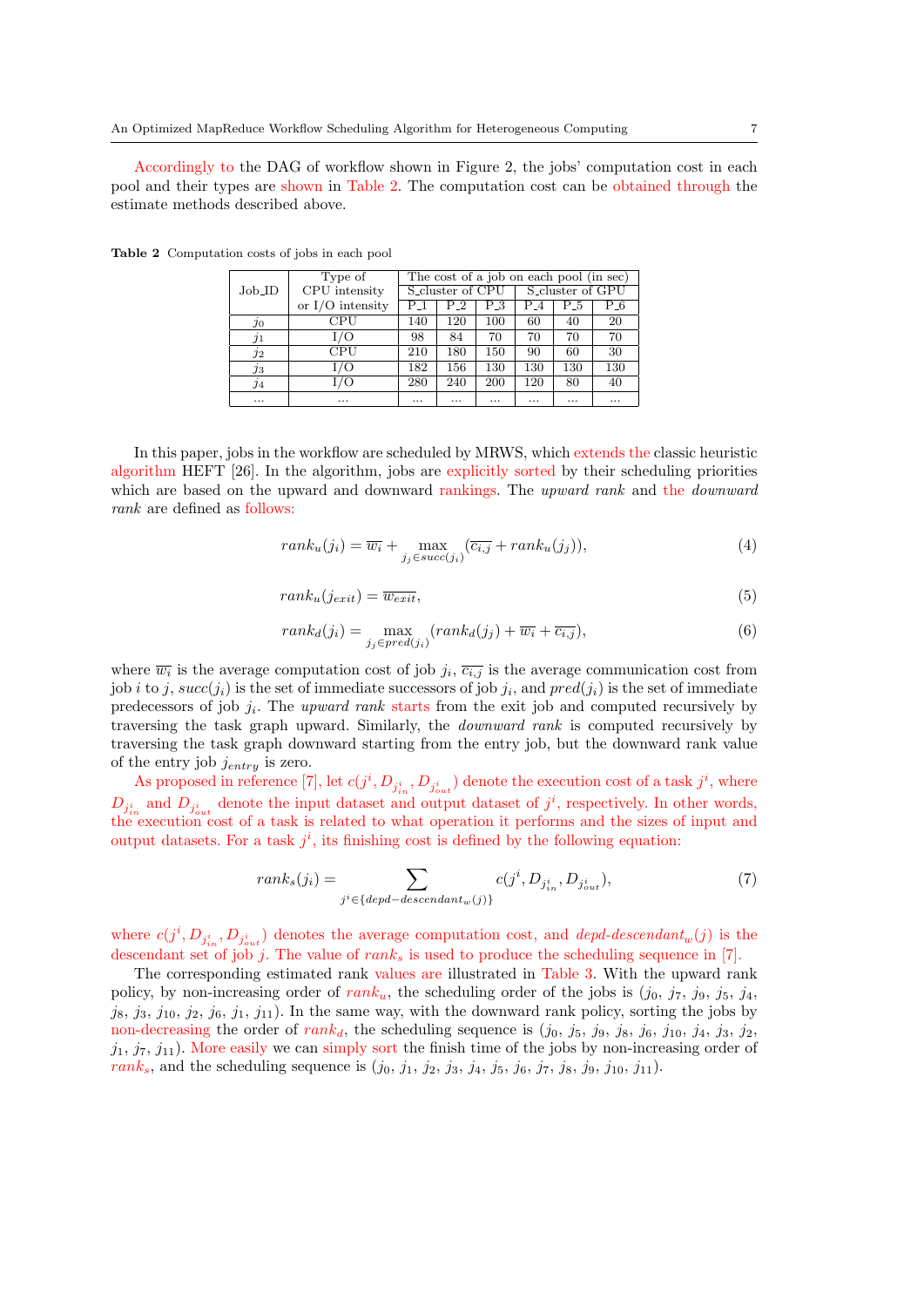| $Job\_ID$      | $Rank_u$ | $Rank_d$ | $Rank_s$ |
|----------------|----------|----------|----------|
| $\dot{j}_0$    | 740      | 0        | 570      |
| $\jmath_1$     | 328      | 112      | 240      |
| $\jmath_2$     | 376      | 110      | 240      |
| $j_3$          | 404      | 100      | 240      |
| $\mathcal{I}4$ | 415      | 95       | 240      |
| $\jmath_5$     | 457      | 84       | 240      |
| $j_6$          | 338      | 90       | 240      |
| İ7             | 582      | 122      | 240      |
| $j_{8}$        | 405      | 88       | 240      |
| $j_9$          | 522      | 86       | 240      |
| J10            | 393      | 92       | 240      |
| $j_{11}$       | 240      | 464      |          |

Table 3 Values of attributes used in the scheduling algorithms for DAG in Figure 2

## 3.3 Resource Allocation in the MapReduce-Level

In a heterogeneous cluster, slots differ from one to another. For a heterogeneous hardware structure, the processing time can also be different even on the same slot depending on various jobs. Hence, for all jobs in the DAG, the corresponding computing time of tasks on a slot in each variable pool is known as shown in Table 4. The computing time can be obtained in the initial stage. After the scheduler executes several map tasks of each job on the slot in each pool.

Hadoop runs the input job by dividing it into tasks, which makes the processing to become better load-balanced. The computing speed and transfer speed can affect the task by determining the split size. For most jobs, a good split size tends to be the size of the HDFS block (64MB by default), so the number of tasks can be defined as:

$$
N_{-} = Size\ of\ job\ j / Size\ of\ block. \tag{8}
$$

| Tasks    | Type       | Number    | The processing time of a task on a slot |                             |          |                              |     |          |  |  |  |  |  |
|----------|------------|-----------|-----------------------------------------|-----------------------------|----------|------------------------------|-----|----------|--|--|--|--|--|
| of       | $\alpha$ f | of        |                                         | S <sub>cluster</sub> of CPU |          | S <sub>-cluster</sub> of GPU |     |          |  |  |  |  |  |
| Jobs     | Jobs       | map tasks | $P_{-1}$                                | P 2                         | $P_{-}3$ | $P_4$                        | P_5 | $P_{-6}$ |  |  |  |  |  |
| $0(a_i)$ | <b>CPU</b> | 20        |                                         |                             |          | 3                            |     |          |  |  |  |  |  |
| $1(b_i)$ | I/O        | 14        |                                         |                             |          |                              |     |          |  |  |  |  |  |
| $2(c_i)$ | CPU        | 30        |                                         |                             |          | 3                            | 9   |          |  |  |  |  |  |
| $3(d_i)$ | $\cdot$ /O | 26        |                                         | 6                           | 5        | 5                            | 5   | 5        |  |  |  |  |  |
| $\cdots$ |            | $\cdots$  | $\cdots$                                |                             | $\cdots$ | $\cdots$                     |     | $\cdots$ |  |  |  |  |  |

**Table 4** Computation costs of tasks on each type slot (job 0's corresponding task is described as  $a_i$ .)

The resource allocation policy is as follows. TSD(TaskID, Proc, StartT, EndT) records the detailed information of the scheduling results, where TaskID is the mark of the task; Proc is the mark of the slot on which the task is assigned; StartT and EndT are the start time and end time of the task. Additional variables are listed as follows.

- $t \text{ } EST[t_i, s_i]$  and  $t \text{ } EFT[t_i, s_i]$ : respectively represent the slot  $s_i$  that can afford the earliest execution start time and finish time for task  $t_i$ .
- $t \, AST[t_i]$  and  $t \, AFT[t_i]$ : respectively represent the actual execution start time and finish time of task  $t_i$ .
- $-$  AST[j<sub>i</sub>] and AFT[j<sub>i</sub>]: respectively represent the actual execution start time and finish time of job  $j_i$ .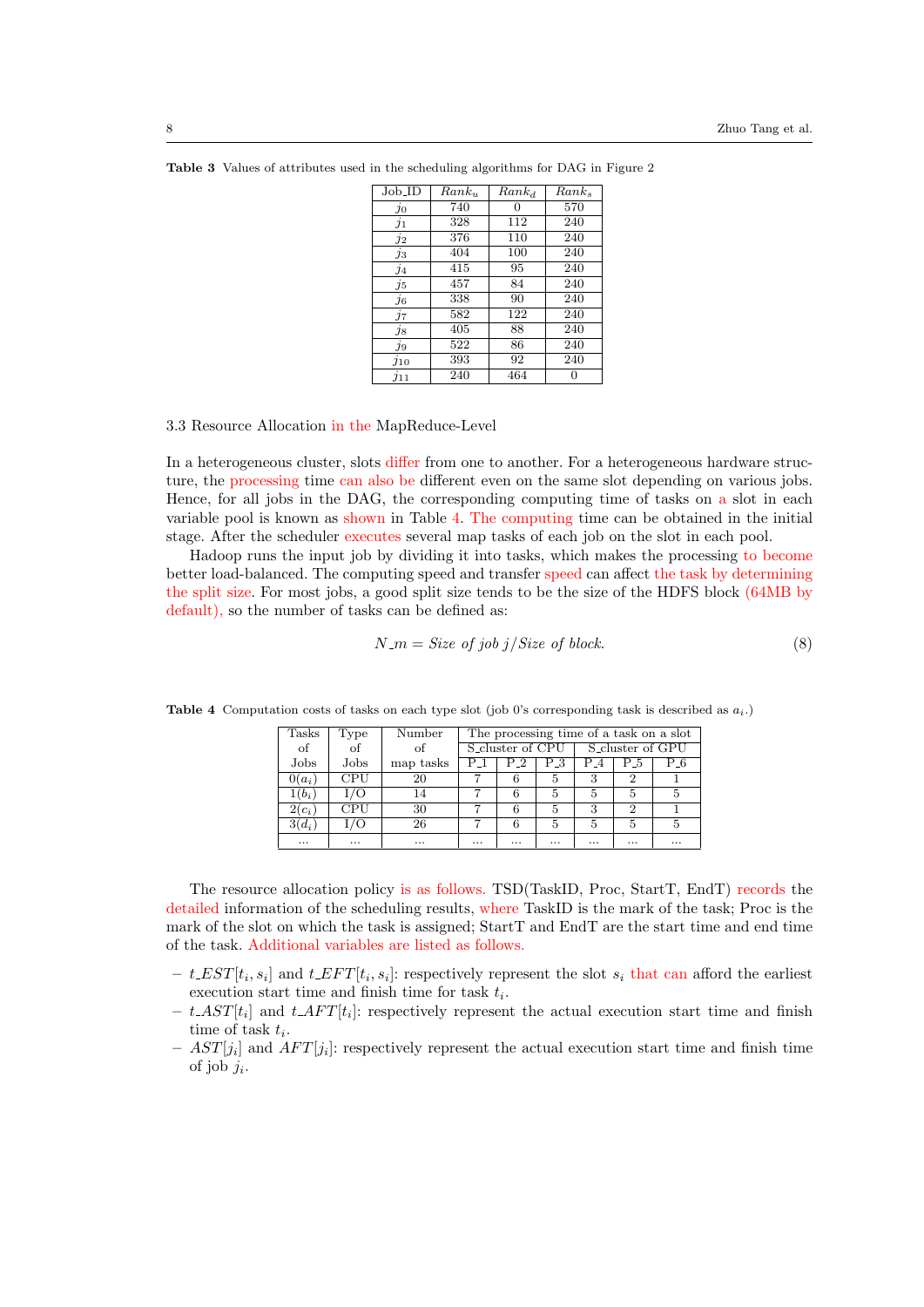For the first entry job  $j_{entry}$  in a DAG,  $AST[j_{entry}] = t \_EST[t_{entry}, s_i] = 0$ . The scheduling starts from the task  $t_{entry}$  which belongs to the entry job  $j_{entry}$ . As shown in (9) and (10), the values  $t$  EST and  $t$  EFT are worked out through a recursive method.

$$
t \_EST[n_i, s_i] = \max\{readyTime(j_i), slotavailTime(s_i)\}.
$$
\n(9)

$$
t \cdot EFT[n_i, s_i] = t \cdot EST[n_i, s_i] + w(t_i, s_i). \tag{10}
$$

$$
readyTime(j_i) = \max_{n_m \in pred(n_i)} (AFT(n_m) + C_{m,i}).
$$
\n(11)

In order to compute the  $t \text{L} EST$  of a task  $t_i$  split from job  $j_i$ , all immediate predecessor jobs of  $j_i$  must be scheduled, where  $pred(n_i)$  is the set of immediate predecessor jobs of job  $j_i$ .

Then  $readyTime(j_i)$  is the time point stamp at which all the data needed by job  $j_i$  are ready for it. For the scheduling policy is noninsertion-based,  $slotavailTime(s_i)$  is the time stamp when the slot  $s_i$  completes the former allocated tasks and is ready to execute another task.  $w(t_i, s_i)$ gives the estimated execution cost to complete task  $t_i$  on slot  $s_i$ .

When a circulate computing of the task  $t_i$  on each slot is done, by selecting the previous complete time  $t\_EFT[n_i, s_m]$  as the actual finish time  $t\_AFT[t_i]$ , we can get the actual start time  $t \, AST[t_i] = t \, AFT[t_i] - w(t_i, s_i)$ . When all tasks of job  $j_i$  are scheduled, the last finish time of these tasks can be regarded as the job  $j_i$ 's actual finish time:  $AFT[j_i]$ .

## 3.4 Combination Algorithm Description

The combination algorithm is described in Algorithm 1, which contains three subprocesses. These are all the subprocesses of the model MRWS.

| Algorithm 1 MRWS (MapReduce-Enabled Workflow Scheduler)          |
|------------------------------------------------------------------|
| Require:                                                         |
| Workflow DAG $W = (J, E, D, T)$ and a set of predict parameters. |
| Ensure:                                                          |
| The solutions.                                                   |
| $1: Prior-order();$                                              |
| 2: $P$ _scheduling();                                            |
| $3:$ E_scheduling().                                             |
|                                                                  |

The first subprocess is shown in Algorithm 2, in which the function Prior order() aims to sort the priority queue of the jobs of the DAG to satisfy the precedence constraints. While the step Compute Rank<sub>u</sub>() works out rank<sub>u</sub> for all the jobs, which is shown in the first column of Table 3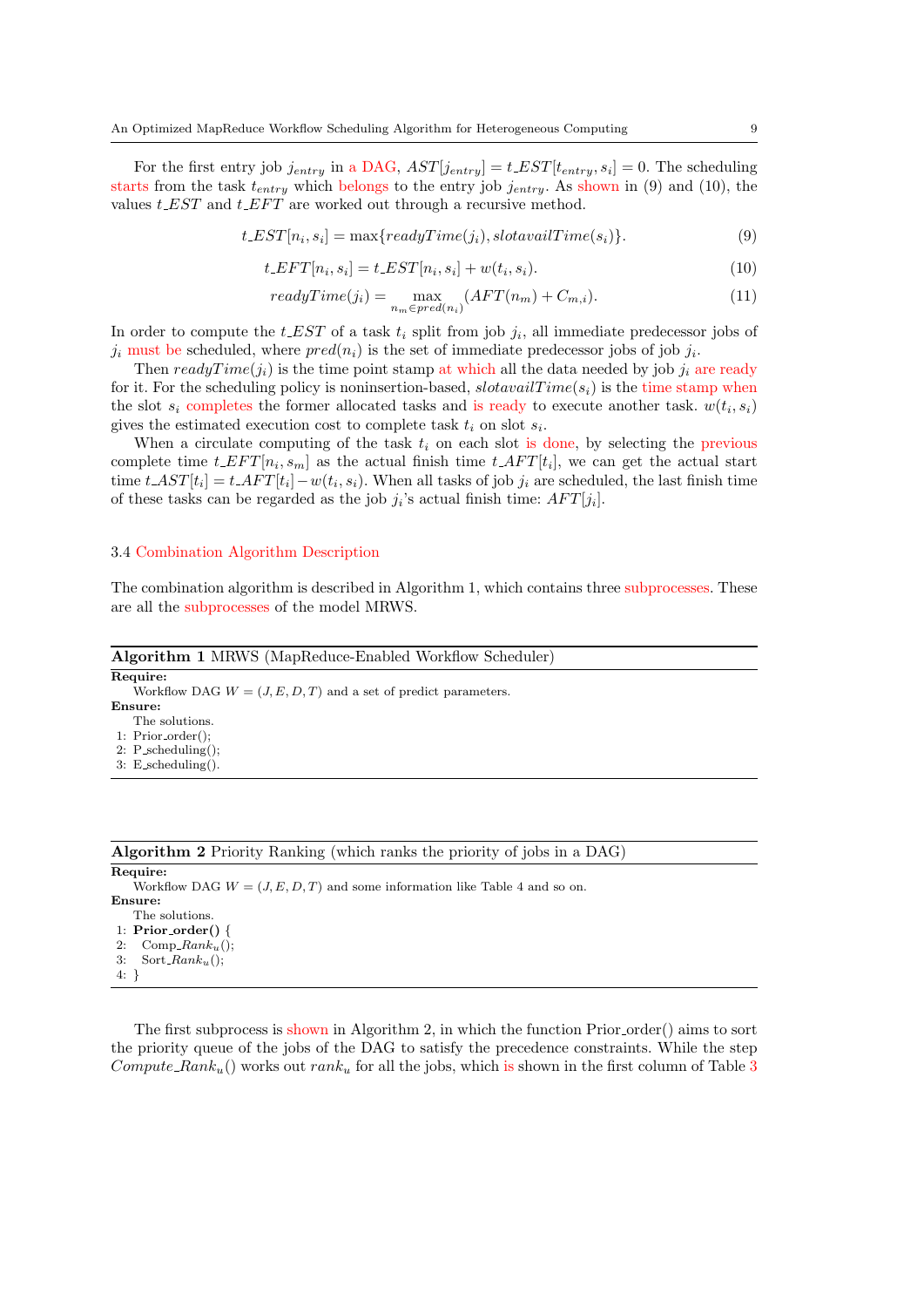Algorithm 3 Preceding Analog Scheduling (which distributes tasks of each job onto the ideal slots)

# Require:

```
Workflow DAG W = (J, E, D, T), job priority queue, j<sub>i</sub> tasklist, slot_set();
Ensure:
    The solutions:
 1: P_scheduling() {
2: while there are unscheduled jobs in the job priority queue do
3: select the first job j_i, from the queue for scheduling;<br>4: for each task t_i (split from job j_i) in i_t tasklist do
       for each task t_i (split from job j_i) in j_i-tasklist do
5: for each slot s_i in the slot_set() do
6: compute the value of t<sub>-</sub>EST[n_i, s_i] and t<sub>-</sub>EFT[n_i, s_i].<br>7: end for
          end for
8: Assign tasks t_i to the slot s_m which minimizes t\_EFT of task t_i;<br>9: save the minimum time in t\_EFT;
          save the minimum time in t<sub>-EFT</sub>;
10: save the corresponding detail TSD(TaskID, Proc, StartT, EndT) in TSD list;
11: delete the task t_i from j_i tasklist;<br>12: end for
       end for
13: delete the job j_i from the job-priority-queue;
14: Save AFT[j_i] equals the last t\_EFT of the tasks split from job j_i;
15: end while
```
## Algorithm 4 Actual Scheduling (which is the implementation of Preceding Analog Scheduling with the control of HDFS)

|          | Require:                                                           |
|----------|--------------------------------------------------------------------|
|          | $job\_priority\_queue, j_i\_tasklist, TSD\_list;$                  |
|          | Ensure:                                                            |
|          | The solutions:                                                     |
|          | 1: E_scheduling() {                                                |
|          | 2. while there are unexecuted jobs in <i>job_priority_queue</i> do |
| 3:       | select the first job $j_i$ , from the queue for scheduling;        |
| 4:       | for each task $t_i$ (split from job $j_i$ ) in $j_i$ -tasklist do  |
| 5.       | $Split-block()$                                                    |
| 6:       | $scheduling()$ ;                                                   |
| 7:       | delete the task $t_i$ from $j_i$ -tasklist;                        |
| 8:       | delete the information of task $t_i$ in $TSD\_list$ ;              |
| 9:       | end for                                                            |
| 10:      | delete the job $j_i$ from the job priority queue.                  |
|          | $11:$ end while                                                    |
| $12: \}$ |                                                                    |

by traversing the DAG upward and starting from the exit job, and function  $Sort\_Rank_u$ ) sorts the job priority queue in non-increasing order according to the  $rank_u$  values.

Secondly, as shown in Algorithm 3, Preceding Analog Scheduling is based on the front of job priority queue. This algorithm is designed to submit the tasks which are split from each job while the whole jobs are not all distributed to the ideal slots. Specially, the function  $P$ -scheduling() is working in initial/pretreatment phrase, which combines with MapReduce polices.

In Step 4, the corresponding  $j_i$  tasklist (values can be obtained from tasks of job  $j_i$ ), and each value of the same job is on the same level. In Step 5, the *slot set* is the set of all available slots. Between Step 4 and Step 12, it acquires each  $t \text{ } LEST[n_i, s_i]$  and  $t \text{ } LFFT[n_i, s_i]$ , which are the earliest execution start time and finish time of task  $t_i$  on slot  $s_i$  through the two layer nesting loop. The parameters in this algorithm can be worked out though  $(9)(10)(11)$ . Step 8 is to choose the minimal  $t \text{L} \text{S} \text{T}[n_i, s_i]$  of task  $t_i$ , and to save the corresponding detailed TSD in TSD list.

<sup>16:</sup> }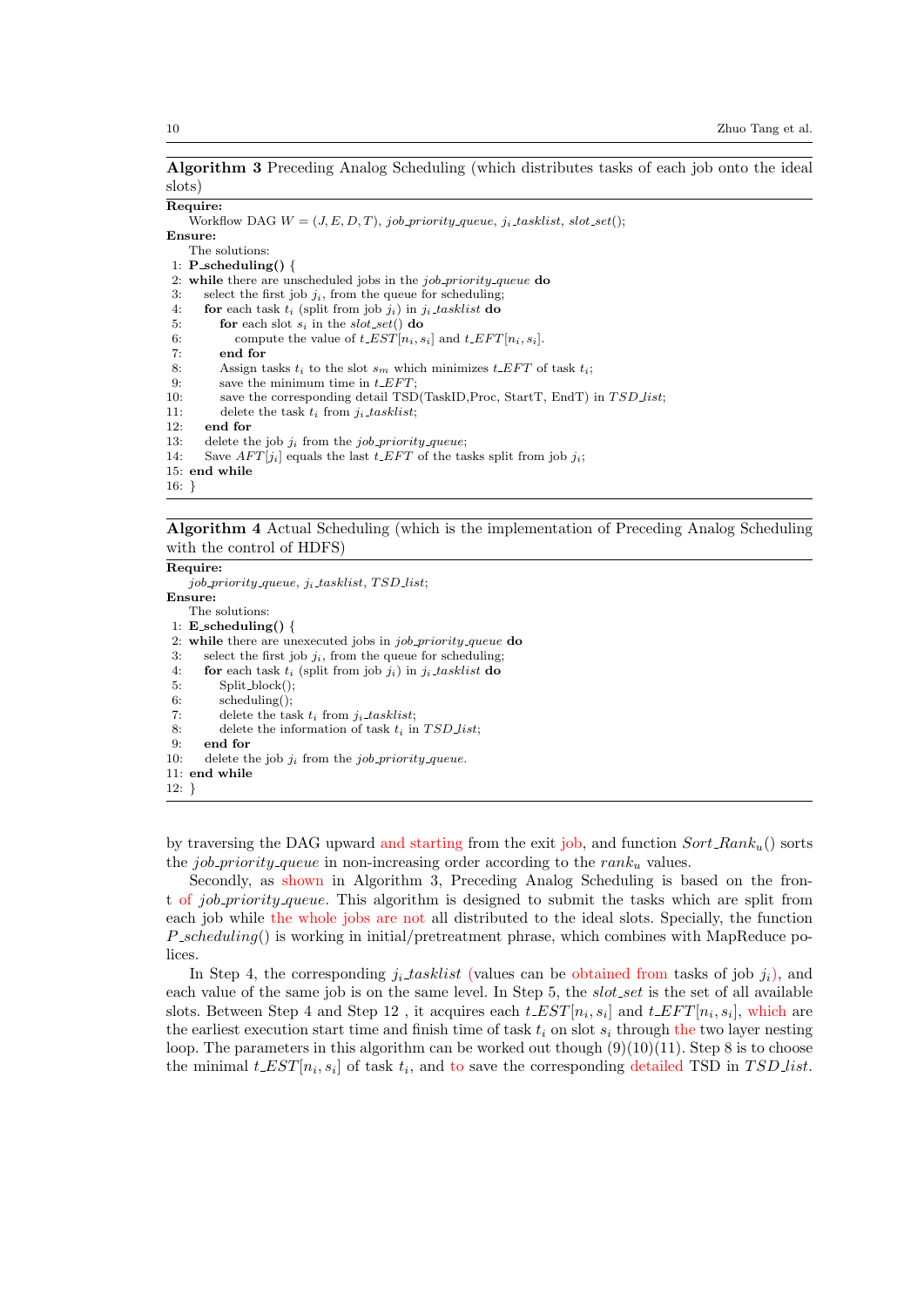Finally, in Step 14,  $AFT[j_i]$  is the time point when all the tasks of job  $j_i$  have been executed. If all the jobs in the DAG graph are scheduled, then the schedule length of the graph is the actual finish time of the last task of the exit job.

Due to the combination with the MapReduce policy, the smallest scheduling unit is a task not a job. In general, the task unit's execution time is obviously much shorter than the job unit. So, with the priority constraint, one of the special features of the MRWS is to enable these task units to insert into the idle slots in a flexible way, and the efficiency of the scheduler will obviously be advanced, even if the idle period of the slot is not long for the whole job.

Finally, as shown in Algorithm 4, the subprocess is the actual implementation of MRWS. MapReduce is the important data process framework of Hadoop, while Hadoop's another pivotal component is HDFS (Hadoop distributed file system). In this paper, the combination model also adopts HDFS to manage the bottom data.

In Step 5, HDFS splits the input data files of job  $j_i$  into blocks though equation (8). While in Step 6, according to  $TSD\_list$ , HDFS schedules the corresponding tasks and executable codes onto the slots, then waits for execution. This policy has realized data locality optimization, without considering the error tolerance copies.

Figure 3 presents the details of the scheduling procedure for the DAG shown in Figure 2 with an example, which is obtained by the MRWS policy. As show in Figure 3, in the experiment of this paper, the heterogeneous cluster is supposed to consist of 18 slots (c1  $\sim$  c18). Each pool contains 3 slots, for example,  $P_1$  consists of c1  $\sim$  c3 which have the same computing capability. In the heterogeneous cluster, the computing cost of tasks on each type slot, which is denoted as  $S_{\text{cluster}}$ , are defined in Table 4. In Figure 3, as the description of MRWS, the basic lattice of the vertical coordinate represents one unit time, and the priority queue is on the right of the figure.

The numbers in each small rectangle means that this slot duration belongs to the corresponding task and job.According to the task priority queue, as Figure 3 shows, the job 0 is the first scheduled task. After job 0 finished, based on its task executing time and the data transfer duration, we can acquire the start time of the job 7, and schedule it as job 0. Then, job 9 is scheduled to be inserted into the space between job 0 and job 7 according to the schedule method in Algorithm 3. In the same way, job 5 will be scheduled to the idle duration between job 0 and job 9. Because this gap is too small to place the whole job, only part of the job 5 can be scheduled into this duration, the remainders can be inserted into the idle duration between job 9 and job 7. All the DAG jobs in the example are scheduled by this mean. In the scheduling algorithm facing to the workflow, the job will be blocked if it is not scheduled suitably, and it will also affect other jobs to be distributed to the suitable slots. Through the scheduling mechanism in this paper, the jobs can be assigned to the right nodes according to the types of processing tasks. And based on the method "insert into the idle duration", comparing to the other schedule algorithms, the shortened makespan and the improved resource utilization are illustrated in the experiments.

Following the priority queue, the scheduling starts from job 0. Figure 4 presents the details of scheduling, in MRWS algorithm, for splitting the tasks of job 0 on slots. From Table 4 we can know that the job 0 is a CPU (compute-intensive) job, and it can be split into 20 small map tasks to execute and these tasks' required unit execution time on the slot from pool  $P_1$  to  $P_2$ respectively are (7, 6, 5, 3, 2, 1). The scheduling detailed process is described as follows. At first, we select task 0 from the task list and according to Algorithm 3 of MRWS and find those slots (C16, C17, and C18) which can afford the earliest finishing time  $(t \text{ }EST)$ . Because the three slots are beyond  $P_6$ , they have the same performance.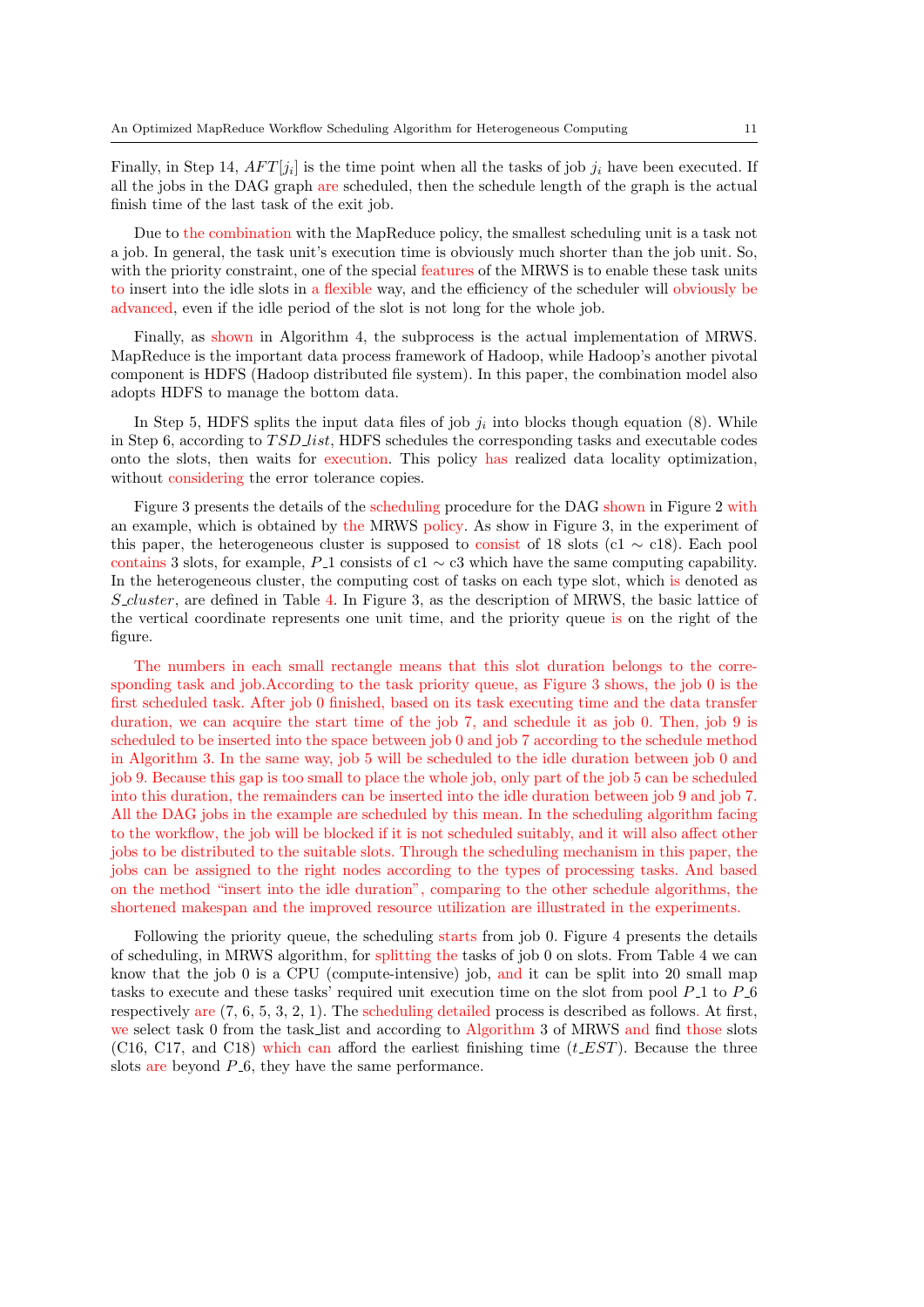| C1   | C2   | C3   | C4       | C <sub>5</sub> | C6   | C7   | C8   | C9   | C10  | C11   | C12   | C13     | C14    | C15   | C16         | C17                                           | C18         |
|------|------|------|----------|----------------|------|------|------|------|------|-------|-------|---------|--------|-------|-------------|-----------------------------------------------|-------------|
|      |      |      |          |                |      |      |      |      | 0:9  | 0:10  | 0:11  | $0:3-$  | 0:4    | 0:5   | 0.6         | $0:0$ $0:1$ $0:2$<br>$\sqrt{0.7}$             | $\Box$ 0:8  |
|      |      |      |          |                |      |      |      |      |      |       |       | 0:15    | 0:16   | 0:17  |             | $0.12$ $0.13$ $0.14$<br>$0.18$ $0.19$         |             |
|      |      |      |          |                |      |      |      |      |      |       |       |         |        |       |             |                                               |             |
|      |      |      |          |                |      |      |      |      |      |       |       |         |        |       |             |                                               |             |
|      |      |      |          |                |      |      |      |      |      |       |       | $-5:3-$ | $-5:4$ | 5:5   | 5:0         | 5:1                                           | 5:2         |
|      |      |      |          |                |      |      |      |      |      |       |       |         |        |       | 5:6         | $5.7$ 5.8                                     |             |
|      |      |      |          |                |      | 9:0  | 9:1  | 9:2  | 9:3  | 9:4   | 9:5   | 9:6     | 9:7    | 9:8   | 9:9         | 9:10                                          | 9:11        |
| 9:15 | 9:16 | 9:17 | 9:12     | 9:13           | 9:14 |      |      |      |      |       |       |         |        |       |             |                                               |             |
|      |      |      |          |                |      |      |      |      |      |       |       |         |        |       |             |                                               |             |
|      |      |      |          |                |      | 9:18 | 9:19 | 9:20 | 9:21 | 9:22  | 9:23  | 9:24    | 9:25   | 9:26  | 9:27        | 9:28                                          | 9:29        |
|      |      |      | $9:30-$  | 9:31           | 9:32 |      |      |      |      |       |       |         |        |       |             |                                               |             |
| 9:33 | 9:34 | 9:35 |          |                |      |      |      |      |      |       |       |         |        |       |             |                                               |             |
|      |      |      |          |                |      | 9.36 | 9:37 | 9:38 | 9:39 | 9:40  | 9:41  | 9:42    | 9:43   | 9:44  | 9:45        | 9:46                                          | 9:47        |
|      |      |      |          |                |      |      |      |      |      |       |       |         |        |       |             |                                               |             |
|      |      |      | 5:16     | 5:19           | 5:20 |      |      |      | 5:21 | 5:22  | 5:23  | 5:12    | 5:13   | 5:14  | 5:9         | 5:10<br>5.15 5.16 5.17                        | 5:11        |
| 5:39 | 5:40 | 5:41 |          |                |      | 5:33 | 5:34 | 5:35 |      |       |       | 5:27    | 5:28   | 5:29  | 5:24        | 5:25                                          | 5.26        |
|      |      |      |          |                |      |      |      |      | 5:42 | 5:43  | 5:44  | 5:45    | 5:46   | 5:47  | 5:30        | 5:31<br>5:36 5:37 5:38                        | 5:32        |
|      |      |      | $4:10 -$ | 4:11           | 4:12 |      |      |      |      |       |       |         |        |       | 5:48<br>4:1 | $5.49$ $4.0$<br>4:2                           | 4:3         |
|      |      |      |          |                |      | 4:19 | 4:20 | 4:21 | 4:13 | 4:14  | 4:15  | $4.4 -$ | 4:5    | 4:6   | 4:7         | 4:8<br>4:16 4:17                              | 4:9<br>4:18 |
| 8:0  | 8:1  | 8:2  |          |                |      |      |      |      |      |       |       | 4:22    | 4:23   | 4:24  |             | $4.25$ $4.26$ $4.27$                          |             |
|      |      |      | 8:3      | $-8:4$         | 8:5  |      |      |      | 4:31 | 4:32  | 4:33  | 4:34    | 4:35   | 4:36  |             | 4.28 4.29 4.30<br>4:37 4:38 4:39              |             |
|      |      |      |          |                |      | 8:6  | 8:7  | 8:8  |      |       |       |         |        |       |             |                                               |             |
|      |      |      |          |                |      |      |      |      | 8:9  | 8:10  | 8:11  | 8:12    | 8:13   | 8:14  | 8:15        | 8:16                                          | 8:17        |
| 8:18 | 8:19 | 8:20 |          |                |      |      |      |      |      |       |       |         |        |       |             |                                               |             |
|      |      |      | 8:24     | 8:25           | 0:26 | 8:21 | 8:22 | 8:23 | 10:9 | 10:10 | 10:11 | 10:3    | 10:4   | 10:5  |             | 10:0 10:1 10:2<br>10:6 10:7 10:8              |             |
|      |      |      |          |                |      |      |      |      |      |       |       | 10:15   | 10:16  | 10:17 |             | 10:12 10:13 10:14<br><b>10:18 10:19 10:20</b> |             |
|      |      |      |          |                |      |      |      |      |      |       |       |         |        |       |             |                                               |             |
|      |      |      | 7:12     | 7:13           | 7:14 | 7:0  | 7:1  | 7:2  | 7:3  | 7:4   | 7:5   | 7:6     | 7:7    | 7:8   | 7:9         | 7:10                                          | 7:11        |
| 7:15 | 7:16 | 7:17 |          |                |      |      |      |      |      |       |       |         |        |       |             |                                               |             |
|      |      |      |          |                |      |      |      |      |      |       |       |         |        |       |             |                                               |             |
|      |      |      |          |                |      | 7:18 | 7:19 | 7:20 | 7:21 | 7:22  | 7:23  | 7:24    | 7:25   | 7:26  | 7:27        | 7:28                                          | 7:29        |
|      |      |      | 7:30     | 7:31           | 7:32 |      |      |      |      |       |       |         |        |       |             |                                               |             |
| 7:33 | 7:34 | 7:35 |          |                |      |      |      |      |      |       |       |         |        |       |             |                                               |             |
|      |      |      |          |                |      | 7:36 | 7:37 | 7:38 | 7:39 | 7:40  | 7:41  | 7:42    | 7:43   | 7:44  | 7:45        | 7:46                                          | 7:47        |
|      |      |      | 7:48     | 7:49           | 7:50 |      |      |      |      |       |       |         |        |       |             |                                               |             |
|      |      |      |          |                |      |      |      |      |      |       |       |         |        |       |             |                                               |             |
| 3:2  | 3:3  | 3:4  |          |                |      | 7:51 | 7:52 | 7:53 | 7:54 | 7:55  | 7:56  | 7:57    | 7:58   | 7:59  | 8:27        | 3:0                                           | 3:1         |
|      |      |      |          |                |      |      |      |      |      |       |       |         |        |       |             |                                               |             |

Fig. 3 Detailed resource allocation of the sample DAG

Thus, in this paper, due to the sequencing of the slot set(), we select  $C16$  to execute task 0 of job 0, which takes up to one unit of time on this slot. And then, the next tasks of job 0 also use the similar methods to choose their optimal slots.

Specifically, during the scheduling process, assigning a job to improper slots will not only make the work process slow, but may also prevent other jobs that prefer the slot from executing on it. Hence, when  $t \text{ } EST$  of a task on several slots have the same values, if the corresponding job is an I/O job, it will be scheduled to S<sub>-cluster</sub> of CPU, leaving the GPU cluster for later use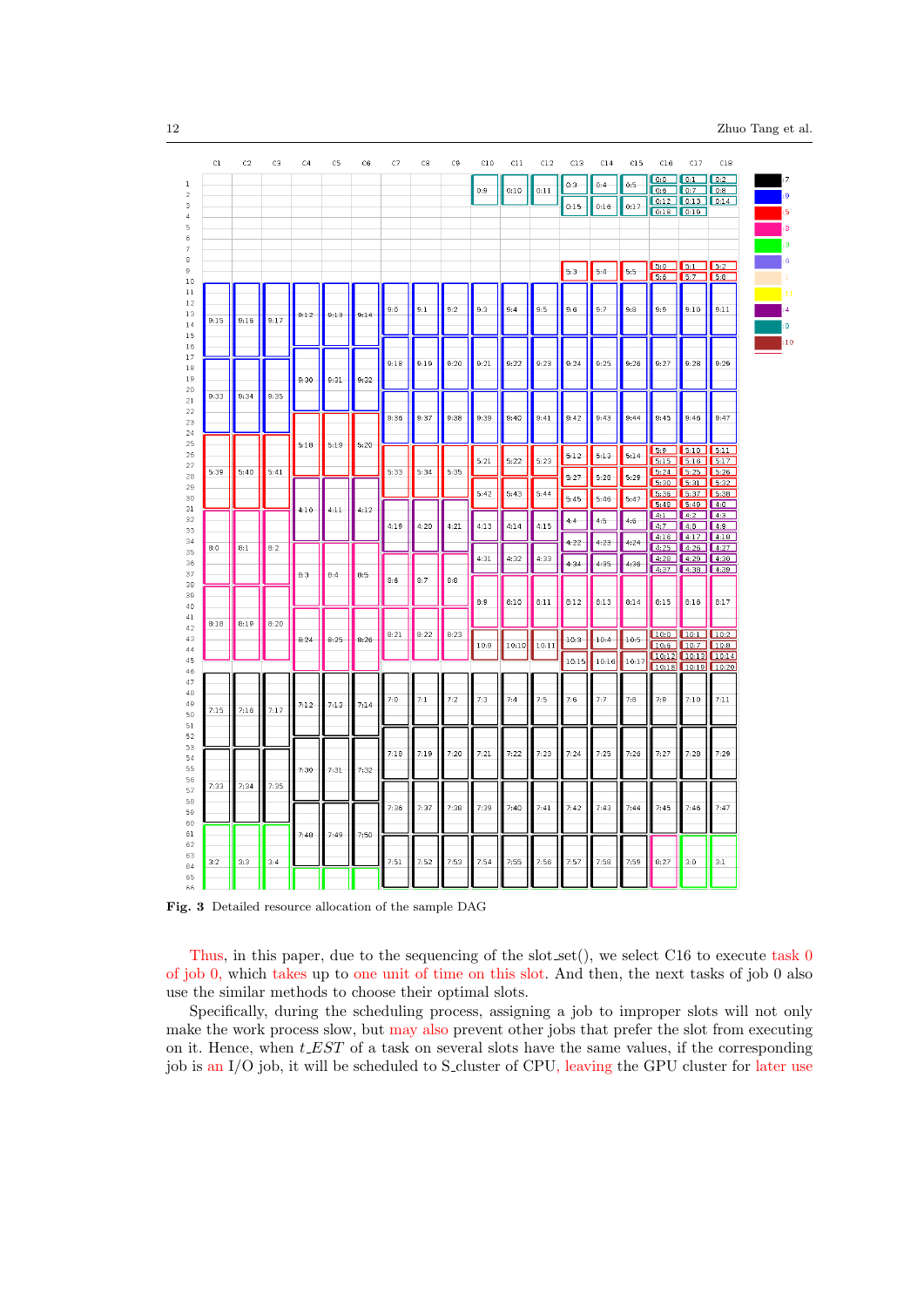by computation-intensive jobs. After scheduling job 0, through Algorithm 3 we can determine job 7's start time which is the maximum value of the sum of the father node's finish time and the transmission time of job 7's required data. By scheduling job 9 after job 0 and 7, we can find an appropriate period of idle time between job 0 and job 7. Because the period is enough to insert all tasks of job 9, the job 9 is plugged in this time. For the job 5, we can find that part of job 5 can be scheduled in the period between job 0 and job 9, and the other parts have to be inserted in the period between job 9 and job 7. In the same way, we can process the remaining jobs in Figure 3. As a result, the schedule length is shorter than other related policies.



Fig. 4 The scheduling process in algorithm MRWS

In the next section, through the experiments, it can be illustrated that Algorithm MRWS can shorten the makespan, improve the jobs' efficiency, and reduce energy wastage.

#### 4 Experiments and Analysis

## 4.1 Randomly Generated Application DAGs

## 4.1.1 Performance Results

In the following experiments, we compare the average metrics values of 3,000 different graphs which are generated randomly with the following initial parameters.

- $N_{1}jobs$ : It denotes the number of jobs.
- $-$  *N\_tasks*: It denotes the number of tasks.
- $-$  CCR: It denotes the ratio of the average communication cost to the average computation cost. If a graph's CCR value is very low, it can be considered as a computation-intensive application.
- $-$  ∂: It is the shape parameter of the DAG graph. If  $∂$  > 1.0, it will generate a high parallelism graph; if  $\partial \ll 1.0$ , it will generate a long graph with low parallelism degree.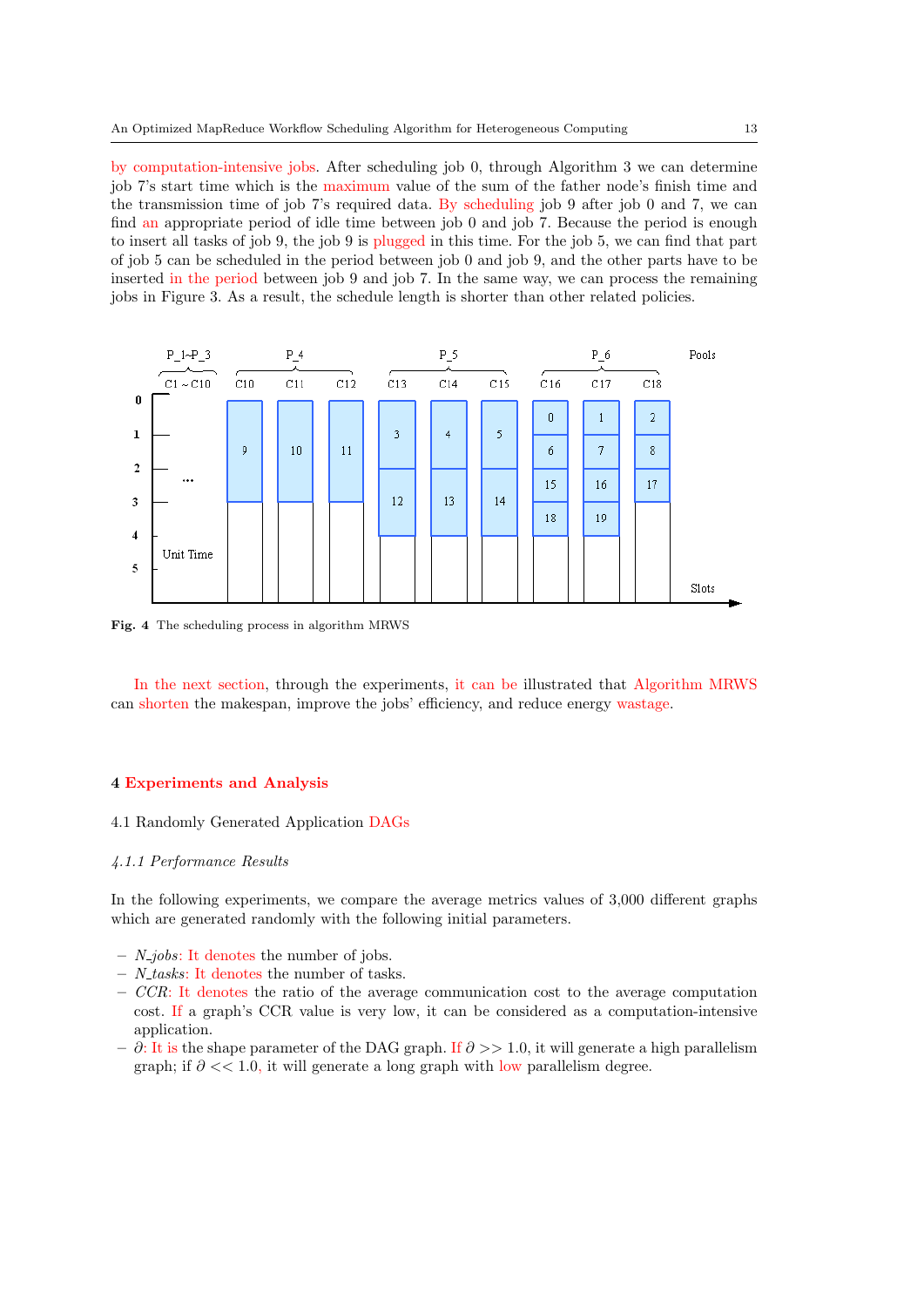

(c) Average efficiency

Fig. 5 The performance of the policies with respect to various graph sizes

In the experiments, the compared scheduling policies are listed as follows.

- MRWS NPI: A MRWS without "plugging in idle duration" policy. It is a compared algorithm in this experiment.
- SWS: A simple workflow scheduling algorithm proposed in [7]. In this method, the rank queue is generated according to latest finish time of the jobs. When it schedules a job based on the priority queue, it will wait until the former is finished and then schedule the next. Obviously, this algorithm does not have the character of parallelism on workflow level. This algorithm is similar to the simple algorithm of Oozie.
- WS NWH: A general workflow scheduling algorithm for a homogeneous environment without awareness of hardware. In this policy, all the slots are considered the same, so during the execution, the quick slots should often wait until the slow slots get finished so as to finish a job.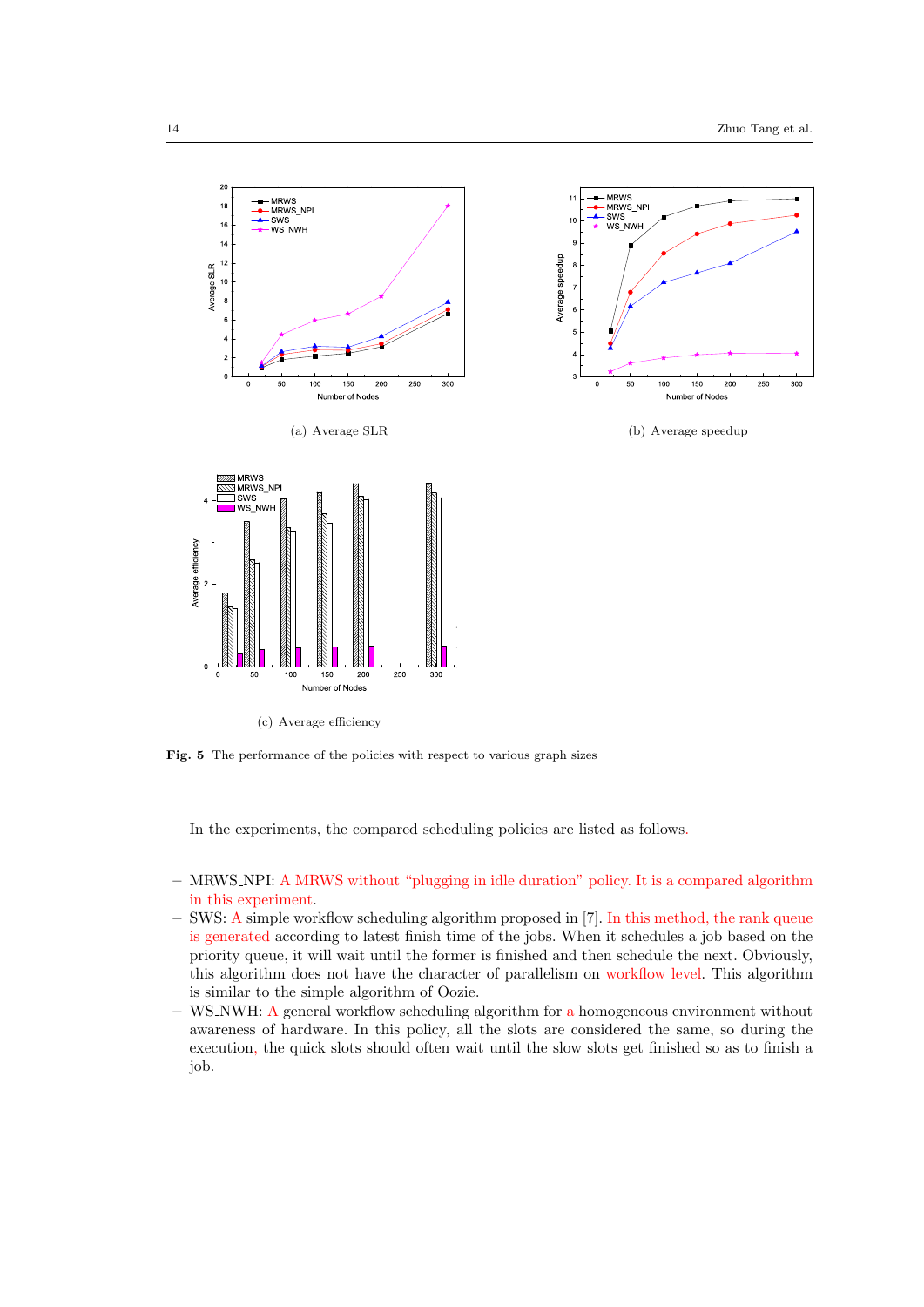

Fig. 6 The performance of the policies with respect to various CCR

The performance of the algorithms are compared with respect to various graph sizes in Figure 5 and various CCR in Figure 6.

## 4.1.2 Performance Analysis

To compare the performance of these scheduling policies, the comparison metrics, i.e., makespan, SLR, speedup, efficiency are defined similar to [26], while the only difference is that in our definition, the calculation factor is for the scenario of assigning tasks, instead of single jobs to a processor.

- SLR (Schedule Length Ratio): It normalizes the schedule length to a lower bound. In general, the scheduling algorithm which gives the lowest SLR of a graph is the best algorithm.
- Speedup: It denotes the effect of parallelization. It is computed by dividing the sequential execution time (i.e., cumulative computation costs of the tasks in the graph) by the parallel execution time (i.e., the makespan of the schedule).
- Efficiency: It is the ratio of the speedup value to the number of processors used.

The performance of these policies are compared with respect to various graph characteristics. Through numerous experiments, we find that when the CCR is fixed and only  $\partial$  changes, the SLR will change rarely. Here we only consider the DAG with high parallelism, so  $\partial$  is set with a big value, with  $CCR \approx 1.24$  and  $\partial > 15$ . Figure 5(a), (b), (c) show the performance of the policies with respect to various graph sizes. Apparently, the average SLR and speedup values increase as the size of the DAG graph increases. These results demonstrate that the MRWS algorithm has obvious superiority in dealing with large workflows which can be denoted as complex DAGs.

Next, the quality of the schedules for various CCR values are compared. When the node number of DAG is equal to 50, except of MRWS, the SLR of the policies with respect to various CCR values are compared in Figure  $6(a)$ . For the SLR ratio, for example, the ratio of MRWS NPI is defined as  $(SLR_{MRWS,NPI} - SLR_{MRWS})/SLR_{MRWS,NPI}$ . When the node number is equal to 100, from Figure  $6(b)$ , we can see the difference between the SLR of various scheduling policies with respect to CCR values.

Based on these experiments, we observe that the MRWS policy outperforms the other policies for any graph size in terms of SLR, speedup, and efficiency. In addition to HEFT, the purpose of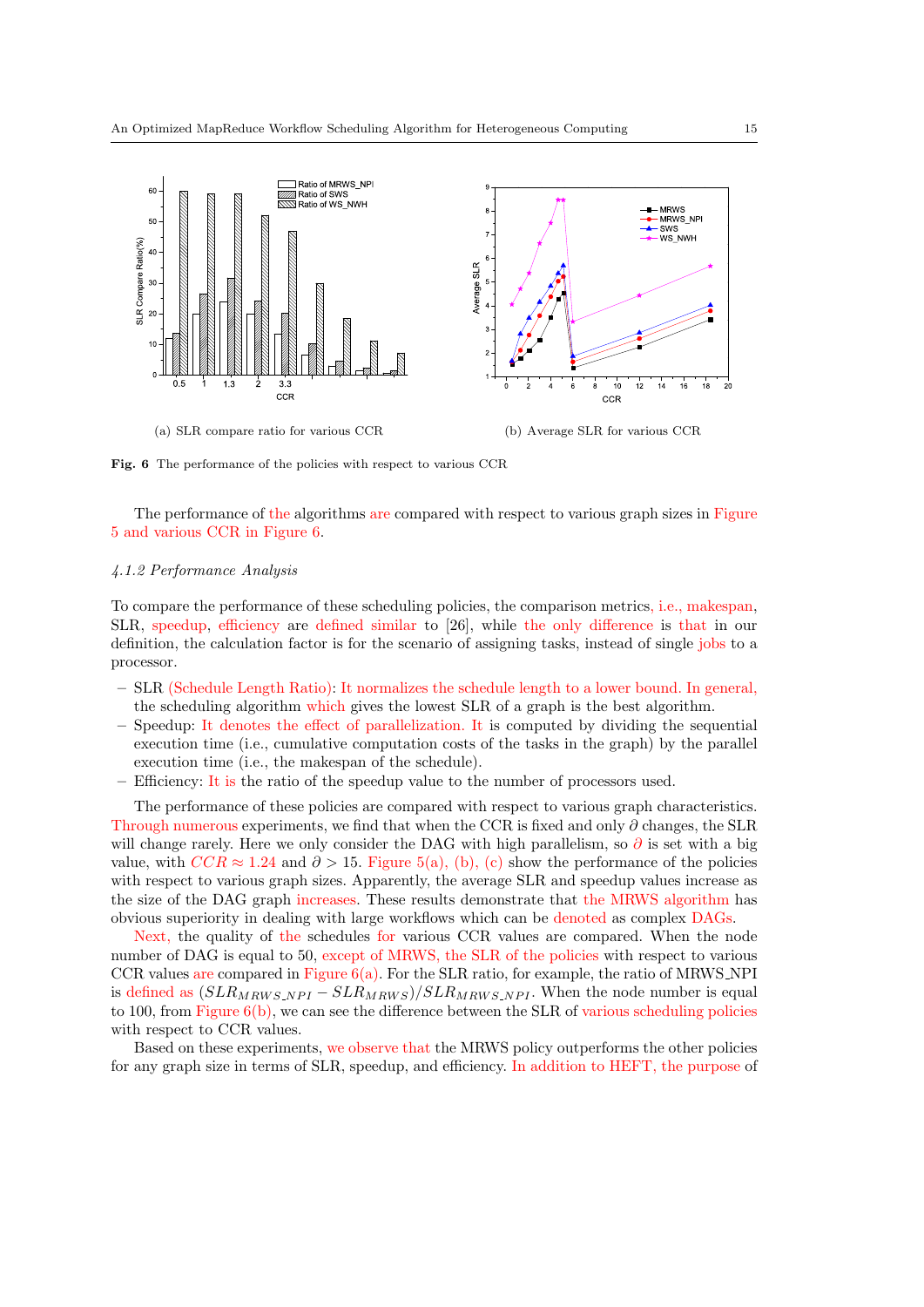the MRWS algorithm is to find the appropriate processor and its periods for the jobs. So huge scale projects with high parallelism can generate more opportunity for plugging in, and it is more likely to realize the advantage of the MRWS. In conclusion, the MRWS policy is a better choice for MapReduce-enabled workflows, especially for those with huge scale and high parallelism in heterogeneous systems.

## 4.2 Application DAGs of Real Word Problems

Efficiently executing large-scale, data-intensive workflows common to scientific applications must take into account the volume and pattern of communication. For example, in Montage an all-sky mosaic computation can require at least 2 TB of data movement [31]. A typical montage workflow consists of 6 components: mProject, mDiff/mFitPlane, mConcatFit, mBgModel, mBackground, mAdd. Montage has some features of data-intensive scientific workflows [4]. First, it may result in huge data flow requirements. Second, its workflow pattern is common to many scientific applications. For the large-scale data-intensive scientific workflows, some researches manage to reduce the cost of communication on the orchestrations.



Fig. 7 Montage use-case scenario

For the workflow shown in Figure 7, we construct the corresponding DAG of the Montage scenario, and each node is a job which can be split into map and reduce tasks. For the experiments of Montage, the same CCR value was used.

Figure 8 respectively gives the average SLR and efficiency of the policies when the number of nodes are varied from 25 to 100 with an increment of 25. It is also observed that MRWS is a practical and efficient policy for this application. Although the comparison objects are average performance values of policies, by this experiment, we can find that, for a special DAG graph, the larger difference in communication values and the higher performance will be obtained.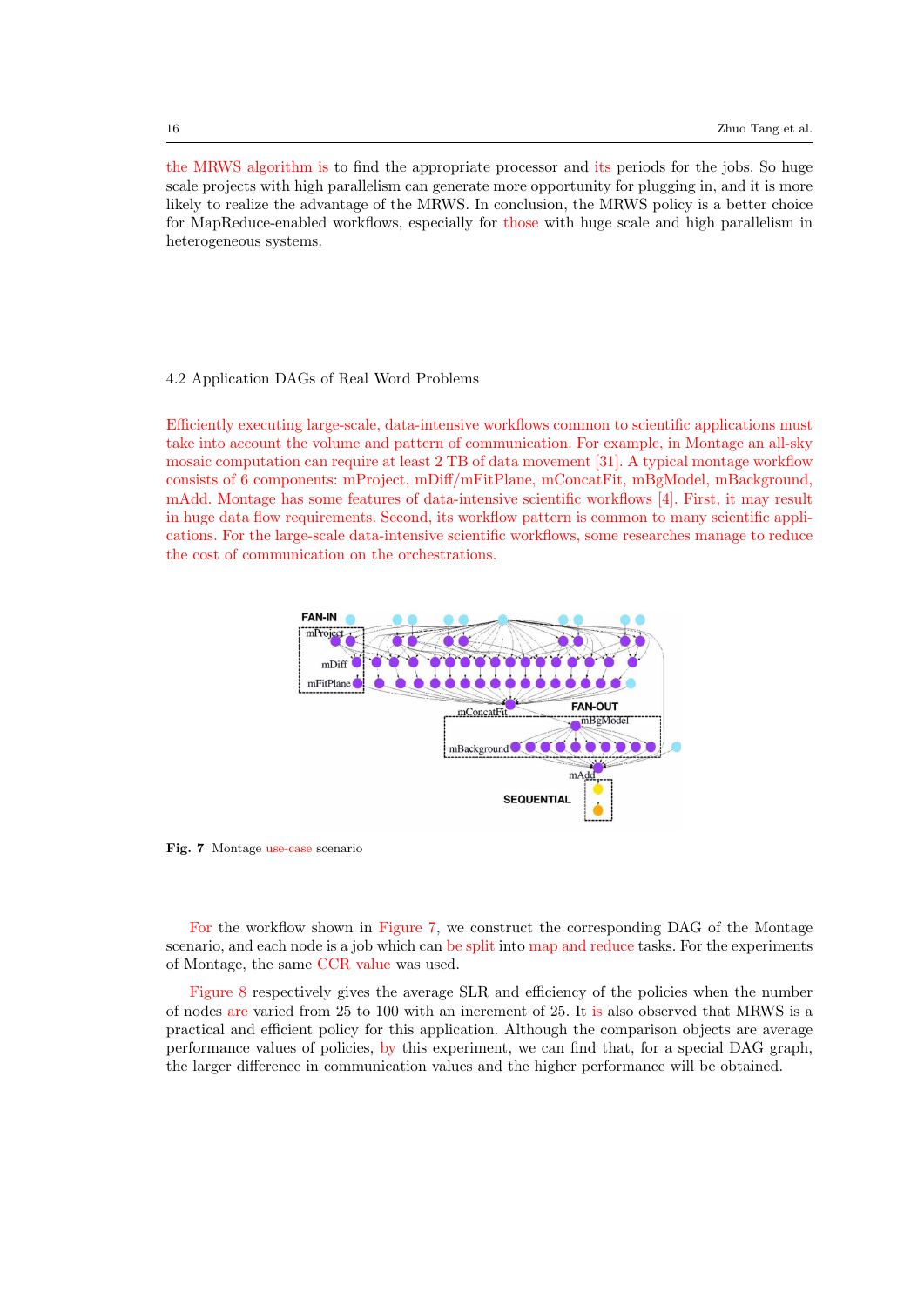

Fig. 8 The performance of the policies with respect to various graph sizes

# 5 Conclusions

As the data collection volumes grow rapidly, some complex computation are beyond the ability of our classical processing methods. Considering the parallel processing for large-scale systems, a model combining MapReduce with workflows will bring a good solution to this problem. Currently, there are many researches on the scheduling policy for this combination model in homogeneous clusters or simple heterogeneous clusters. Through analyzing the defects in workflow schedule in the heterogeneous cluster environment, this paper proposes an optimization workflow scheduling algorithm. In this method, we treat a massive data processing workflow as a DAG graph consisting of MapReduce jobs, and realize the schedule of the jobs in MapReduce-enabled workflows through splitting the job into basic tasks which can be distributed to the appropriate slots. In this paper, we propose an algorithm MRWS to optimize the scheduling in order to improve the performance and the experiments show the superiority of improving the schedule length and the parallel speedup for the workflow task in a heterogeneous environment.

Number of Nodes

(b) Average SLR

WS\_NWH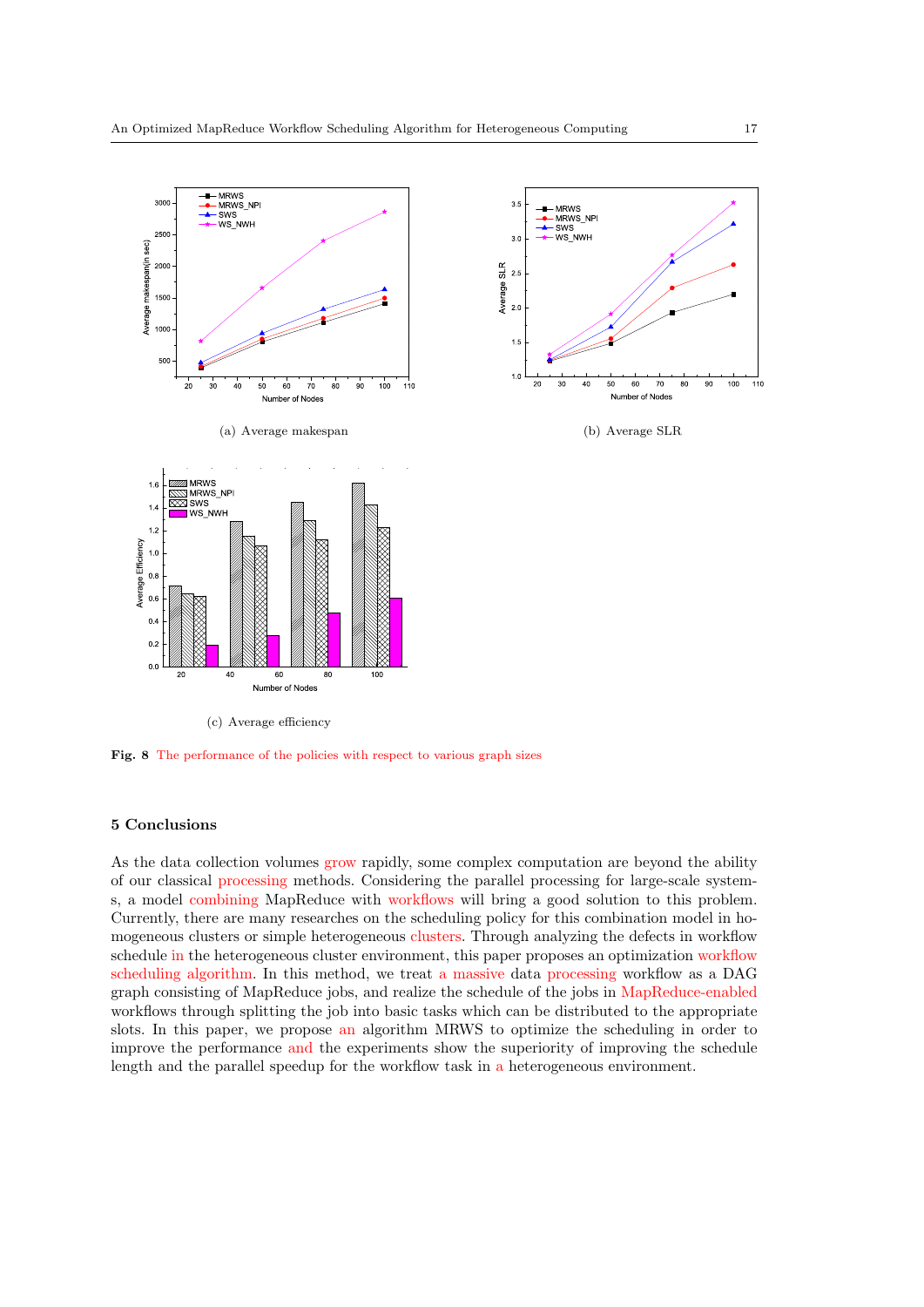#### Acknowledgment

The authors are grateful to the three anonymous reviewers for their criticism and comments which have helped to improve the presentation and quality of the paper. This work is supported by the Key Program of National Natural Science Foundation of China (Grant No.61133005),National Natural Science Foundation of China (Grant Nos.61103047,61370095).

### References

- 1. http://www.hpc.ncep.noaa.gov/
- 2. Oozie. http://oozie.apache.org/
- 3. Barker, A., Van Hemert, J.: Scientific workflow: a survey and research directions. In: Proceedings of the 7th international conference on Parallel processing and applied mathematics, pp. 746–753. Springer-Verlag (2007)
- 4. Barker, A., Weissman, J.B., Hemert, J.I.: The circulate architecture: avoiding workflow bottlenecks caused by centralised orchestration. Cluster Computing 12(2), 221–235 (2009)
- 5. Barseghian, D., Altintas, I., Jones, M., Crawl, D., Potter, N., Gallagher, J., Cornillon, P., Schildhauer, M., Borer, E., Seabloom, E., et al.: Workflows and extensions to the kepler scientific workflow system to support environmental sensor data access and analysis. Ecological Informatics 5(1), 42–50 (2010)
- 6. Calheiros, R., Ranjan, R., Beloglazov, A., De Rose, C., Buyya, R.: Cloudsim: a toolkit for modeling and simulation of cloud computing environments and evaluation of resource provisioning algorithms. Software: Practice and Experience 41(1), 23–50 (2011)
- 7. Chen, Q., Wang, L., Shang, Z.: Mrgis: A mapreduce-enabled high performance workflow system for gis. In: eScience, 2008. eScience'08. IEEE Fourth International Conference on, pp. 646–651. Ieee (2008)
- 8. Craddock Tracy Harwood, e.a.: e-science: relieving bottlenecks in large-scale genome analyses. pp. 948–954. Nature Publishing Group (2008)
- 9. Dean, J., Ghemawat, S.: Mapreduce: Simplified data processing on large clusters. In: Proceedings of the 6th Symposium on Operating Systems Design and Implementation(OSDI), p. 137C150 (2004)
- 10. Deelman, E., Singh, G., Su, M., Blythe, J., Gil, Y., Kesselman, C., Mehta, G., Vahi, K., Berriman, G., Good, J., et al.: Pegasus: A framework for mapping complex scientific workflows onto distributed systems. Scientific Programming 13(3), 219–237 (2005)
- 11. Fei, X., Lu, S.: A dataflow-based scientific workflow composition framework. Services Computing, IEEE Transactions on 5(1), 45 –58 (2012). DOI 10.1109/TSC.2010.58
- 12. Fei, X., Lu, S., Lin, C.: A mapreduce-enabled scientific workflow composition framework. In: Web Services, 2009. ICWS 2009. IEEE International Conference on, pp. 663–670. IEEE (2009)
- 13. Group, K.: Opencl (open computing language) the open standard for parallel programming of heterogeneous systems. In: URL http://www.khronos.org/opencl/
- 14. Johnson, D., Garey, M.: Computers and intractability: A guide to the theory of np-completeness. Freeman&Co, San Francisco (1979)
- 15. Lander, G., Stagg, S., Voss, N., Cheng, A., Fellmann, D., Pulokas, J., Yoshioka, C., Irving, C., Mulder, A., Lau, P., et al.: Appion: an integrated, database-driven pipeline to facilitate em image processing. Journal of structural biology 166(1), 95–102 (2009)
- 16. Lin, C., Lu, S., Lai, Z., Chebotko, A., Fei, X., Hua, J., Fotouhi, F.: Service-oriented architecture for view: A visual scientific workflow management system. In: Services Computing, 2008. SCC'08. IEEE International Conference on, vol. 1, pp. 335–342. IEEE (2008)
- 17. Ludäscher, B., Weske, M., Mcphillips, T., Bowers, S.: Scientific workflows: Business as usual? Business Process Management pp. 31–47 (2009)
- 18. McPhillips, T., Bowers, S., Zinn, D., Ludäscher, B.: Scientific workflow design for mere mortals. Future Generation Computer Systems 25(5), 541–551 (2009)
- 19. Nguyen, P., Halem, M.: A mapreduce workflow system for architecting scientific data intensive applications. In: Proceeding of the 2nd international workshop on Software engineering for cloud computing, pp. 57–63. ACM (2011)
- 20. Oinn T Greenwood M, e.a.: Taverna:lessons in creating a workflow environment for the life sciences. pp. 1067–1100 (2005)
- 21. Pireddu, L., Leo, S., Zanetti, G.: Mapreducing a genomic sequencing workflow. In: Proceedings of the second international workshop on MapReduce and its applications, pp. 67–74. ACM (2011)
- 22. Polo, J., Carrera, D., Becerra, Y., Beltran, V., Torres, J., Ayguadé, E.: Performance management of accelerated mapreduce workloads in heterogeneous clusters. In: 39th International Conference on Parallel Processing (ICPP2010) (2010)